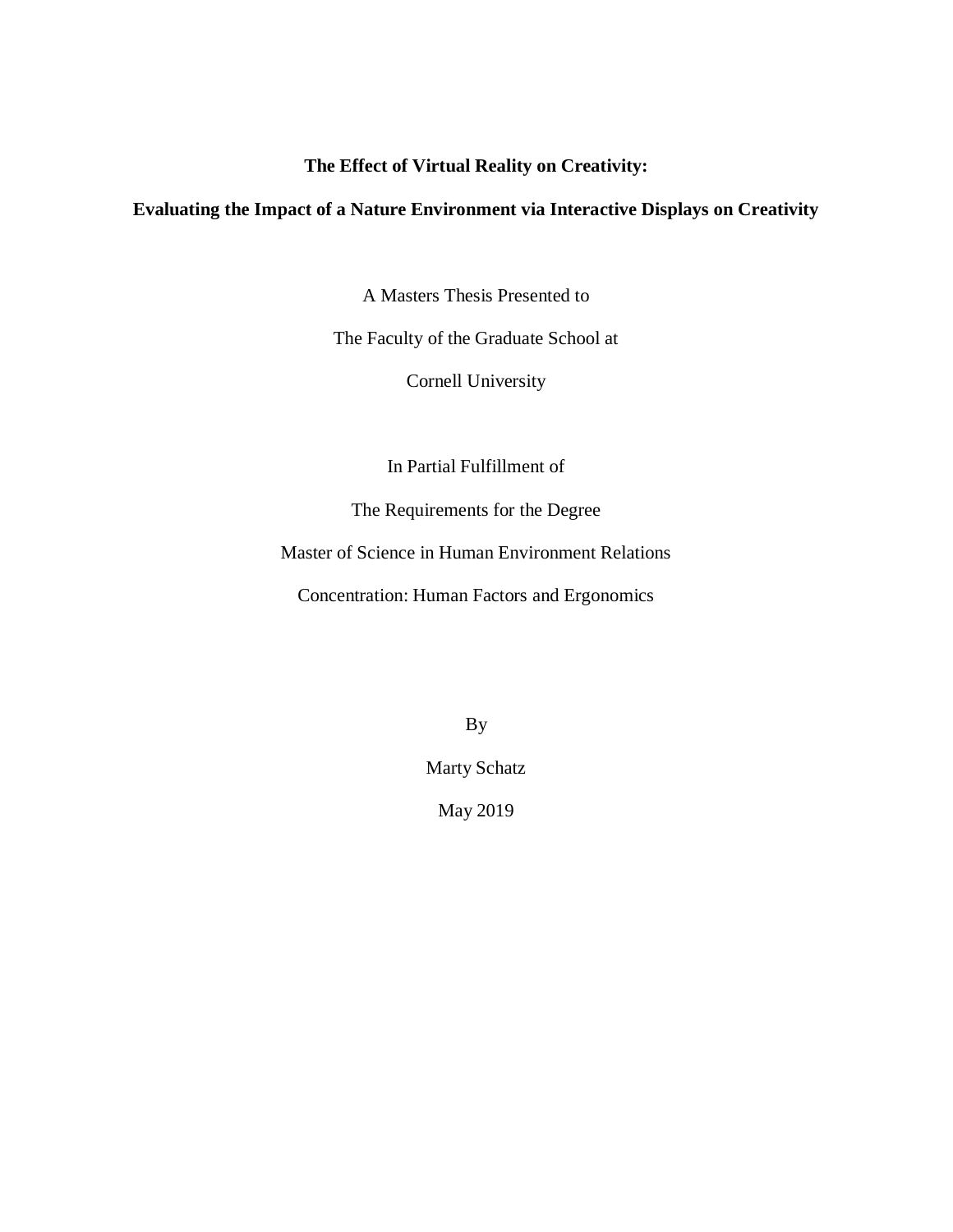# Acknowledgements

I would like to thank my parents, Barry and Jody Schatz, for their continuous support and guidance in both my life and my academic career. None of this would be possible without you.

I would also like to thank Dr. So-Yeon Yoon for helping me find a topic to research and her aid throughout my entire journey at Cornell University. Additionally, I would like to thank Dr. Malte Ziewitz for his guidance while I worked on my thesis; without his support and upbeat attitude, this journey would have been far more difficult.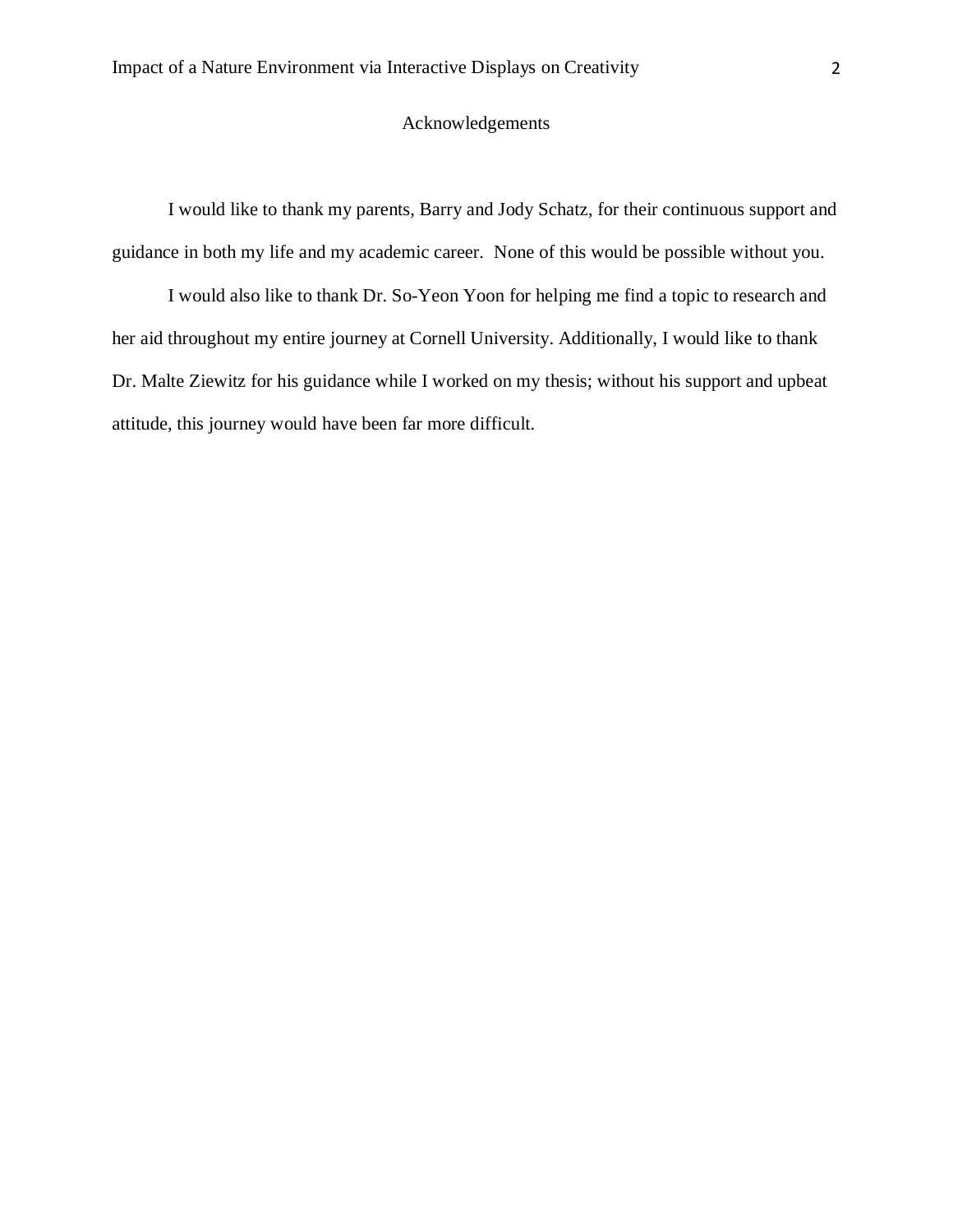# ©2019 Martin Schatz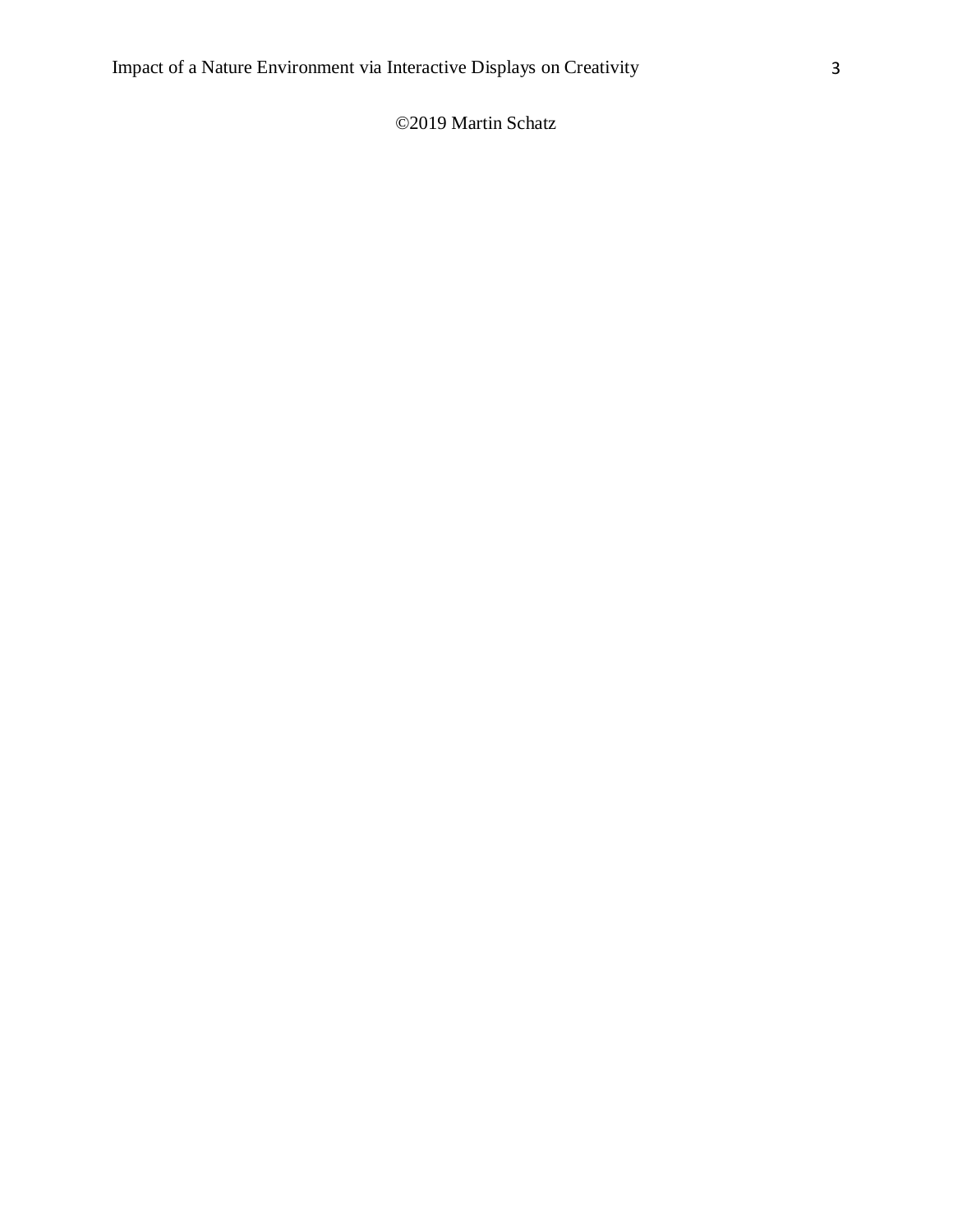# Biographical Sketch

Martin Schatz is a Masters Student at Cornell University with a focus on Human Factors and Ergonomics. He did his Bachelors Degree at the University of Illinois Urbana-Champaign with a major of psychology.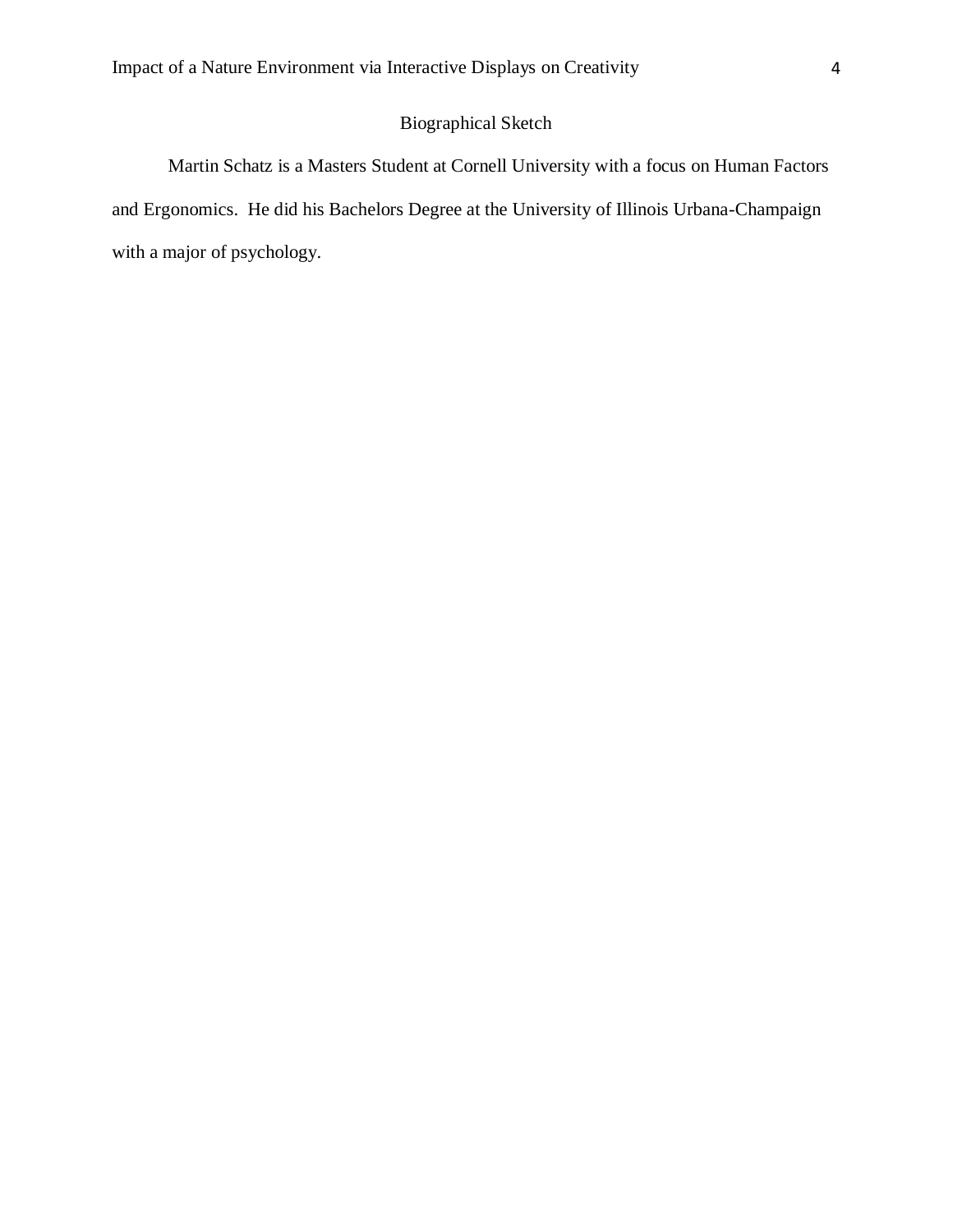# **Table of Contents**

| 2. |  |
|----|--|
|    |  |
|    |  |
|    |  |
|    |  |
|    |  |
|    |  |
|    |  |
|    |  |
|    |  |
|    |  |
|    |  |
|    |  |
|    |  |
|    |  |
|    |  |
|    |  |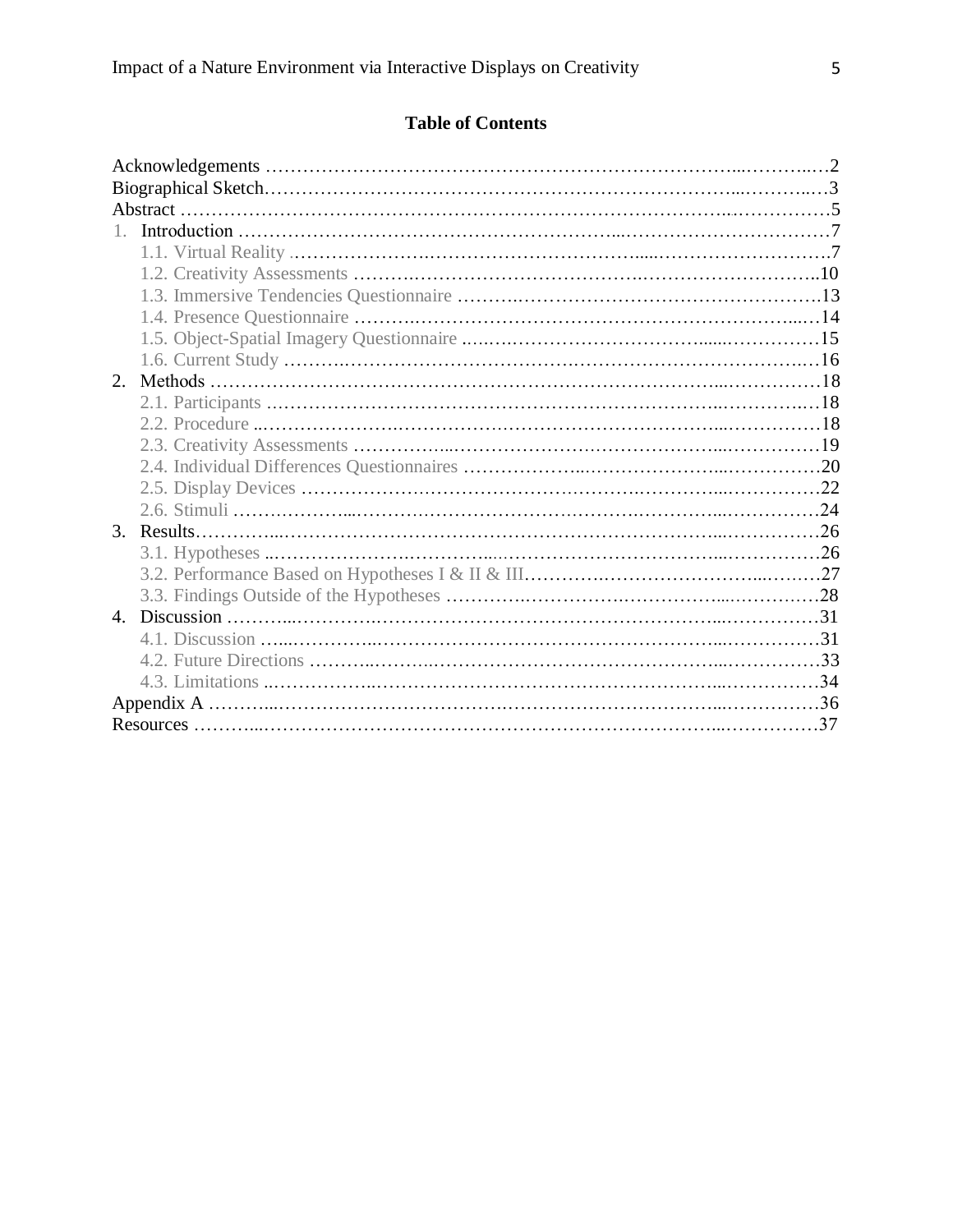#### Abstract

This study explored the impact of an immersive environment on a viewer's creativity, using Virtual Reality and Head-Mounted Displays (HMDs) as a potential, unexplored resource to cultivate new ideas. As these technologies become increasingly realistic, they offer a potentially cost-effective tool for companies to use to stimulate creative environments at the workplace.

In order to appreciate if there is a difference from using an HMD, we need to look at the technology that is currently being used. The current study assessed user creativity viewing a nature scene either on a computer or within an HMD. After the scene was observed, a creativity assessment was given that was comprised of an amalgamation of a Remote Associates Test and an Alternate Uses Test. Once the creativity assessment was completed, users also completed questionnaires to measure individual differences such as processing style, immersive tendencies, and presence.

The 98 participants were placed in one of three conditions: one viewed a nature scene on a computer, one viewed a nature scene through an HMD, or a control condition that did not view the video through any medium, which led to a between-subjects design. It was hypothesized that people who viewed the nature scene on a computer would score higher on the creativity assessment than people who were in the control condition and did not view the scene at all. It was also hypothesized that people who viewed the same nature environment on an HMD would score higher on the creativity assessment that people who viewed it on a computer. An assumption was also made that the HMD provides a more immersive VR experience, the HMD group would score higher on the creativity assessment than the computer group.

While the original hypotheses of display media and creativity did not yield any significant results, we did find significant relationships between presence and the immersive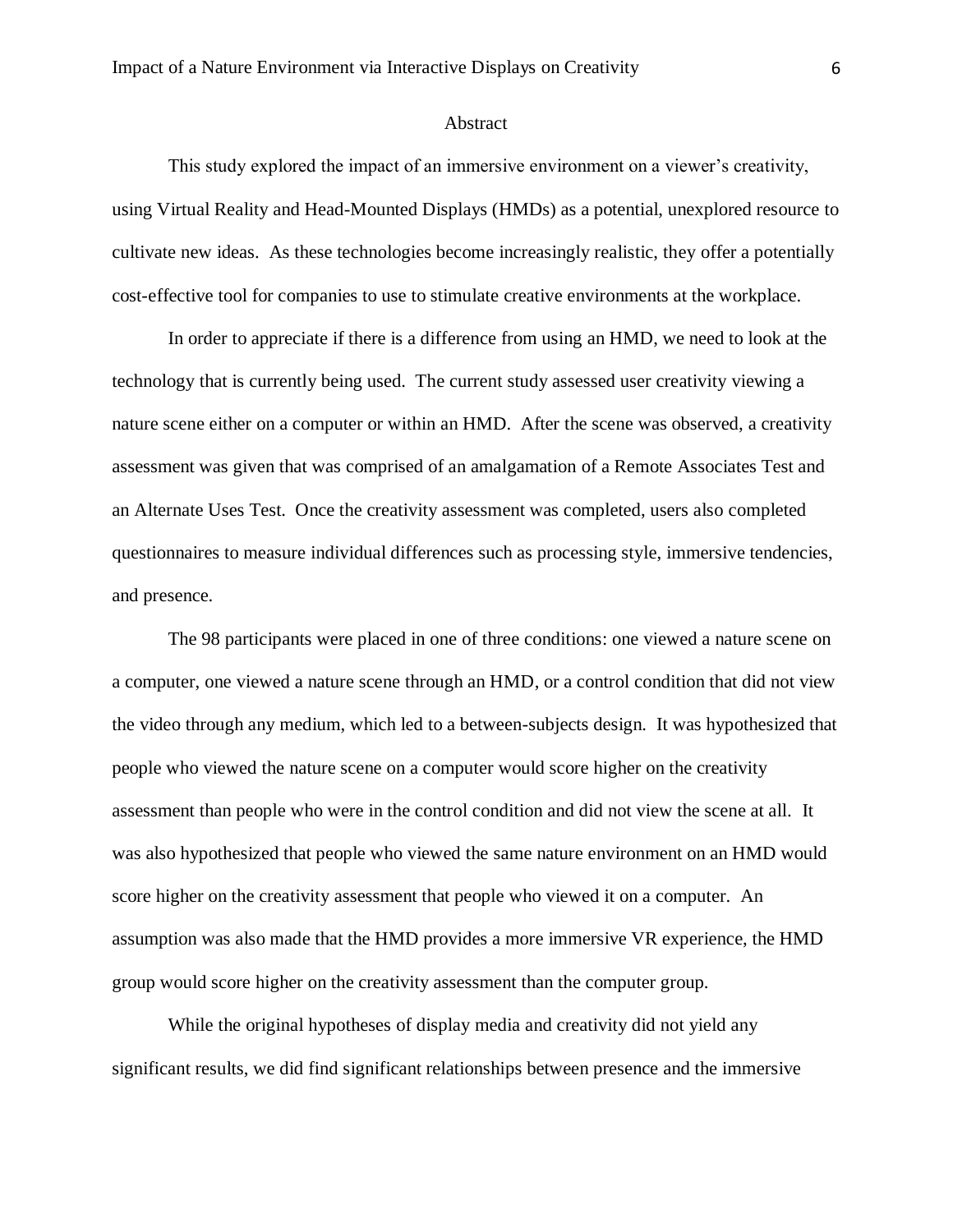tendency subfactor focus, as well as presence and object image processing style. Both of these results are potential directions for future research to explore.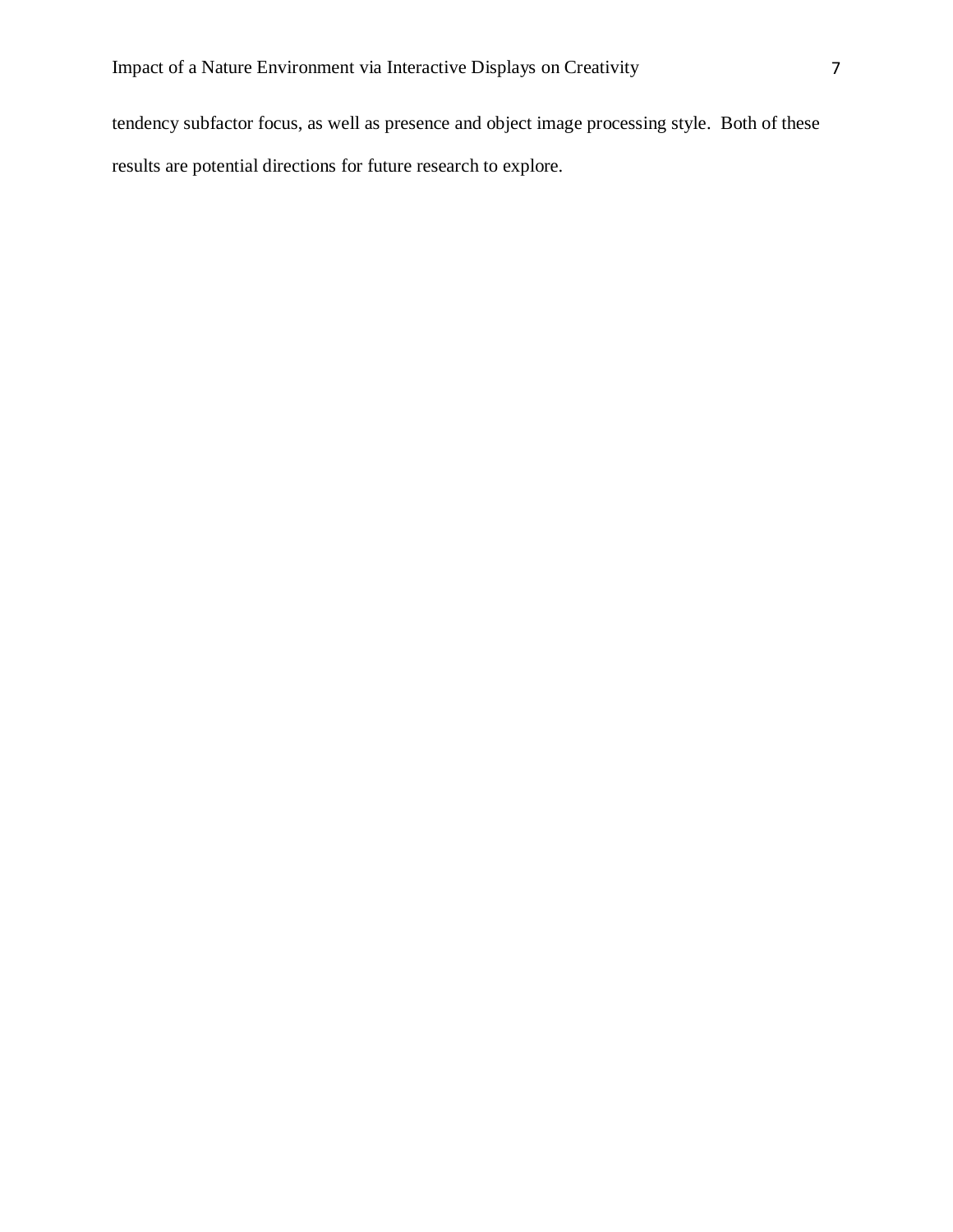# 1. Introduction

A quick Google search about applications for virtual reality will yield "virtually" endless possibilities. Ideas ranging from education, to therapy, and even shopping make up some of the top results, illustrating just how vast the potential is for this technology. Initially, the statement "In the hands of architects, designers, artists, advertisers, engineers, and scientists, virtual reality simulations can be a very powerful tool. Product design, development, testing, and training potential can take quantum leaps" may not seem to be particularly insightful. However, Patel and Cardinali wrote this in 1994, demonstrating that although much progress has been made in this technology over the last 24 years, the full potential and utilization has not been realized.

Countless virtual reality systems with head-mounted displays are being used for different elements of entertainment, including video game play or watching videos, without looking at possible outcomes. The medical field, however, has embraced the positive, potential outcomes that virtual reality can bring. In order to increase the chance of success, virtual reality is being used by doctors before surgeries and in laboratory training (Sutherland et al., 2018). Further, those who were being trained while using immersive virtual reality were performing better, testing similar to doctors who had been practicing for years (Cates, Lönn & Gallagher, 2016). This finding illustrates just one of the conceivable conclusions that can come when virtual reality is used to enhance productivity. Regrettably, as stated before, the potential for virtual reality is limitless, but the practical applications are few and far between. When it is used for betterment, it is quite successful.

Another example of this is when virtual reality is used for rehabilitation. Research done has shown that the technology can be used to help patients recovering from a stroke (Tiê et. al, 2016), elderly patients with issues in their balance (de Oliveira et. al, 2017), and even in pain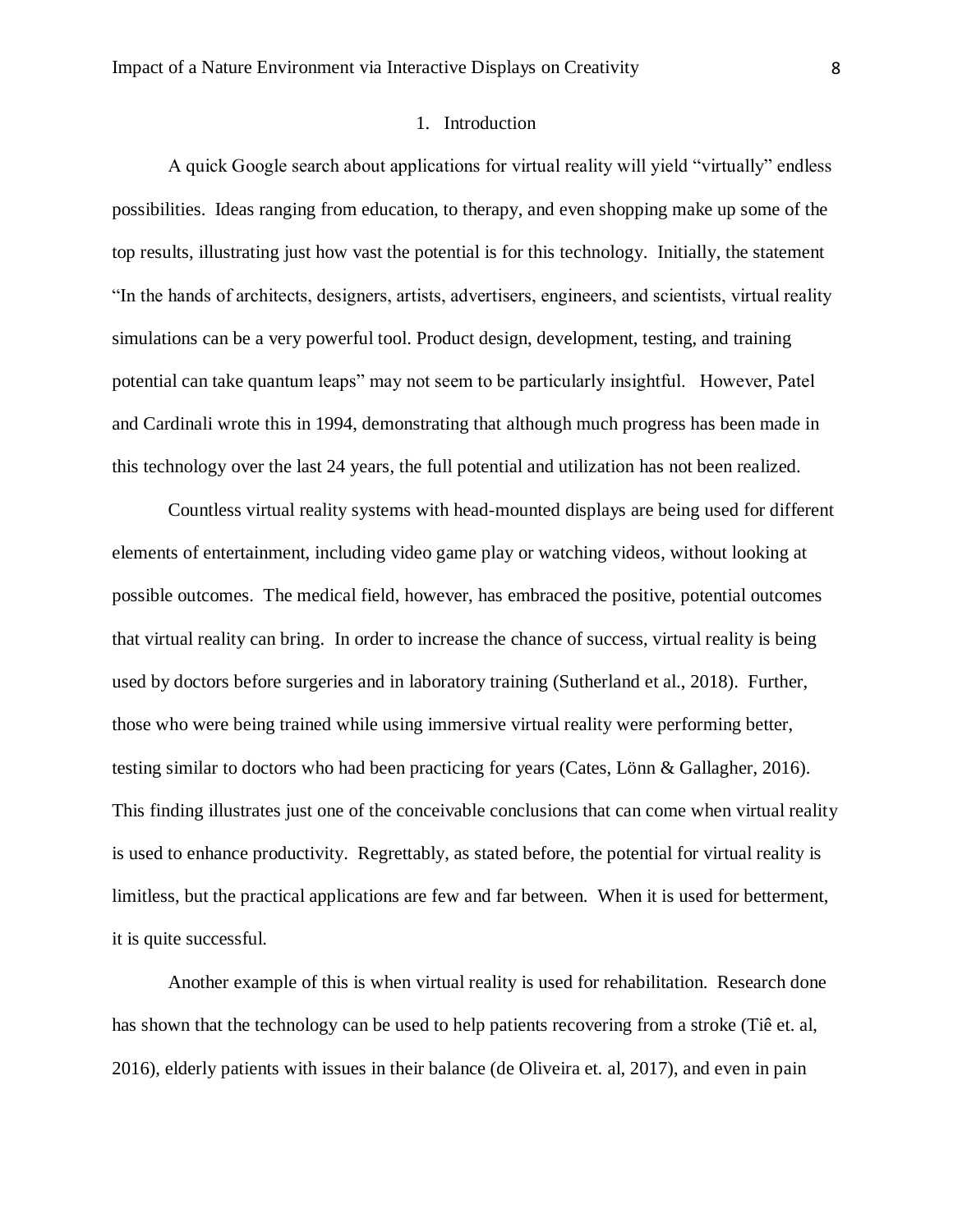decrement (Jones, Moore, & Choo, 2016). These studies, among many others, show that virtual reality can augment progress being made personally or professionally. Yet, very little is being done to use virtual reality technology for nonsocial applications (Pope, 2018).

Creativity is often an aspect that is overlooked when evaluating virtual reality, both for physical applications as well as in research studies. In many cases, if creativity is improved, then other subsequent variables, such as production and satisfaction, are also benefited (Kamel, et al., 2017). Kamel also noted that as productivity increases, corporate satisfaction also increases, which implies that if creativity can be boosted in a work environment more work will be done and people will be happier with that work. And though not much research focused on this, early findings show that using virtual reality is enjoyable which could make the workday pass by quicker and make people's lives that much better (Jung & tom Dieck, 2017; Forbes 2018).

### 1.1. Virtual Reality

To be the most productive and creative, a person needs to make sure that they are thinking and using their brain at the highest possible level. In office buildings plants, real or artificial, are arbitrarily placed to provide another stimulus for the workers. Unfortunately, the effects of this are relatively dismal and can actually lead to more sick leave and harm productivity due to not being properly taken care of and accumulation of particulates (Bakker  $\&$ der Voordt, 2010; Bringslimark, Hartig, & Patil, 2007). Conversely, the positive effects of being immersed in nature are widely recognized, as studies indicate that spending time in a natural environment can improve one's physical health, psychological well-being, and most importantly their subsequent cognitive performance (Keniger, Gaston, Irvine, & Fuller, 2013; Greenleaf,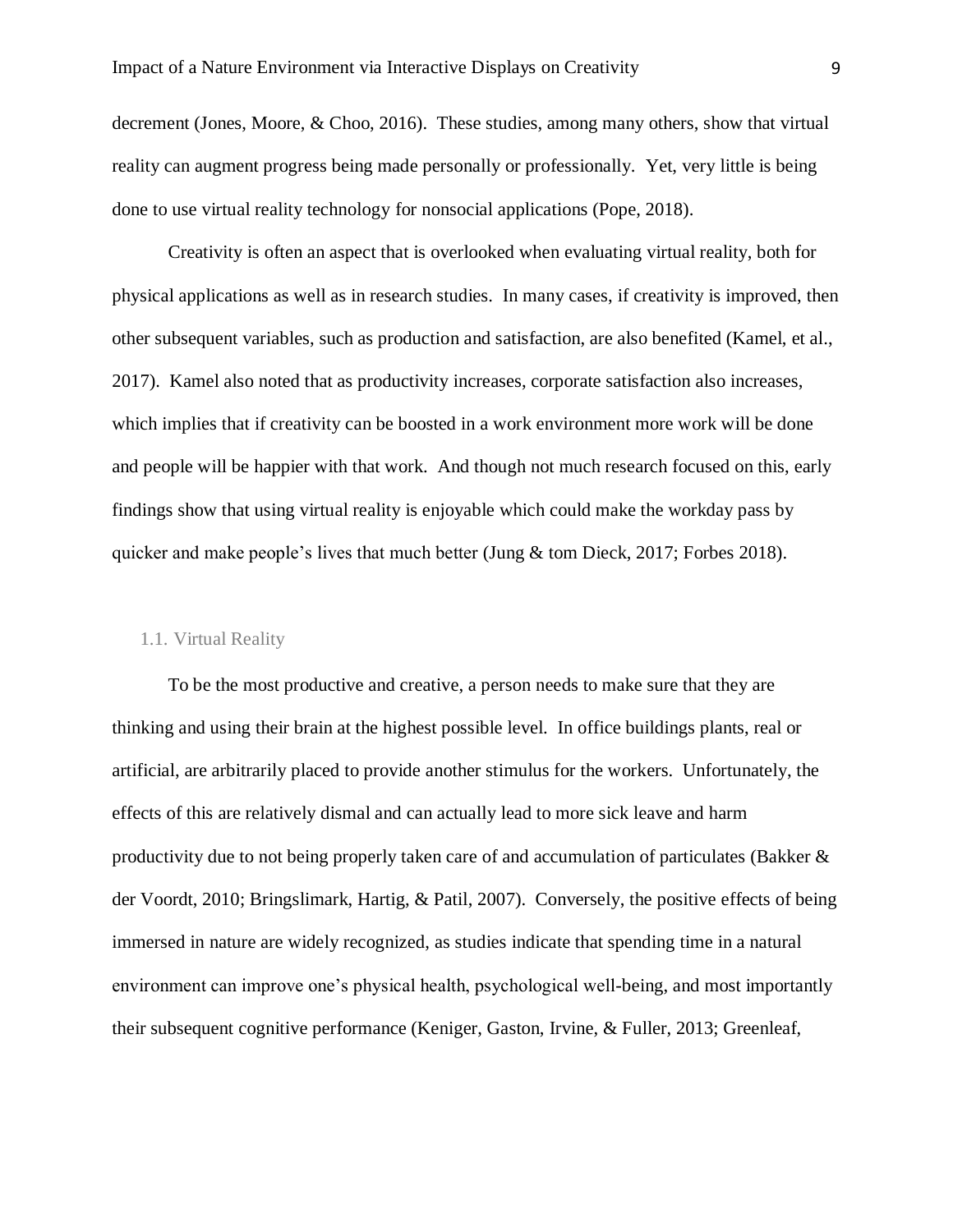Bryant, & Pollock, 2014). However, most people who work in an office do not have the opportunity or access to immerse themselves in nature for extended periods of time.

Virtual reality provides the opportunity to experience an immersive environment without needing to move locations. Using closed-looped videos, the viewer can see different parts of the world, without leaving their workplace. The videos can be enhanced with sound and a full 360° field of view, allowing these virtual reality environments to provide a stereoscopic display that looks extremely realistic. Through low-cost virtual reality videos, employees can be immersed in an environment that can help stimulate a greater output and more cognitive function on their work. It stands to reason, therefore, that investigation of the effect that virtual reality can have on someone's creativity, in the workplace and elsewhere, is a valid concept to research.

Recent developments in enhancing virtual reality have centered on two technical approaches: adding to the field of view and increasing the pixel density. Even the newest virtual reality head-mounted displays (HMDs) still fall short of creating a true sense of reality (Field, 2018). The most recent model of the Oculus Rift, one of the most popular HMDs, only has about 1/10 the pixel density that is needed to mimic real life. In order for the limits of the visual system to be matched, the overall frame update rate would need to be increased to 100 hertz. Although not quite there, significant development has been made in this area in the last few years, and devices, such as the HTC Vive Pro, have achieved a frame update rate of 90 hertz. The advances in virtual reality technology have been mirrored by other technologies, such as smartphones and computers. Smartphones have been steadily increasing the pixel density over the past five years, and similarly computers have gotten close to reaching the limits of the visual system to where some companies even refer to the screens as providing "retina display" (Field, 2018).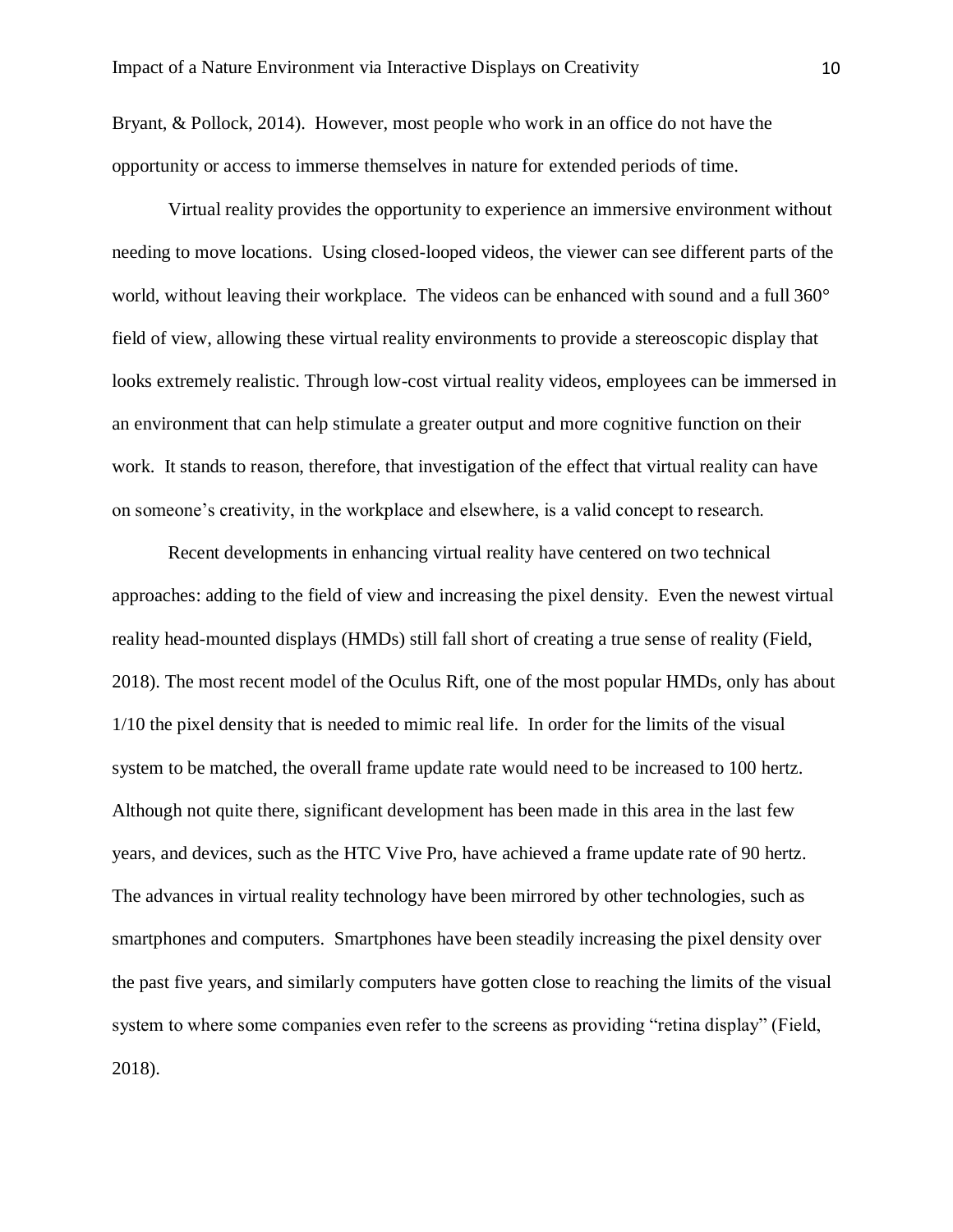Increased pixel density and improved frame rate allow videos to be viewed from a closer distance and thus determining individual pixels is still a tough task. The higher frame rate leads to motion appearing smoother when viewing a video within the virtual reality's head mounted display, allowing the viewer to feel a greater sense of presence within the environment they are experiencing, as the motion seems more natural. Greater presence should lead to people accepting the environment more, and therefore can possibly lead to a higher score on the creativity assessment, since the participant feels more immersed and connected to the virtual world.

## 1.2. Creativity Assessments

Creativity is both an important and common qualifier of the performance of people within the workplace. Does a worker bring new ideas to the table? Has an innovative way to think of a problem been created? Can a current system be optimized?

Though an abstract construct, creativity is an essential need of both managers and individual workers (Amabile  $&$  Khaire, 2008). Furthermore, organizational creativity is a determining factor in a company's success, and an organization's overall creativity is a composite of that of its individuals (Nystrom, 1990). Important as this may be, as an abstract construct, it is difficult to measure or place an absolute value on a person's creativity. Failure to properly quantify or address the manner in which someone is creative can lead to a misuse of their talents and therefore, a business would not be getting the most out of their employee. Consequently, stymied creativity can lead to lessened communication and decreased ideation in the future (Mostafa, 2005). This study explores whether current technologies, namely a virtual reality intervention, can enhance the viewer's creativity.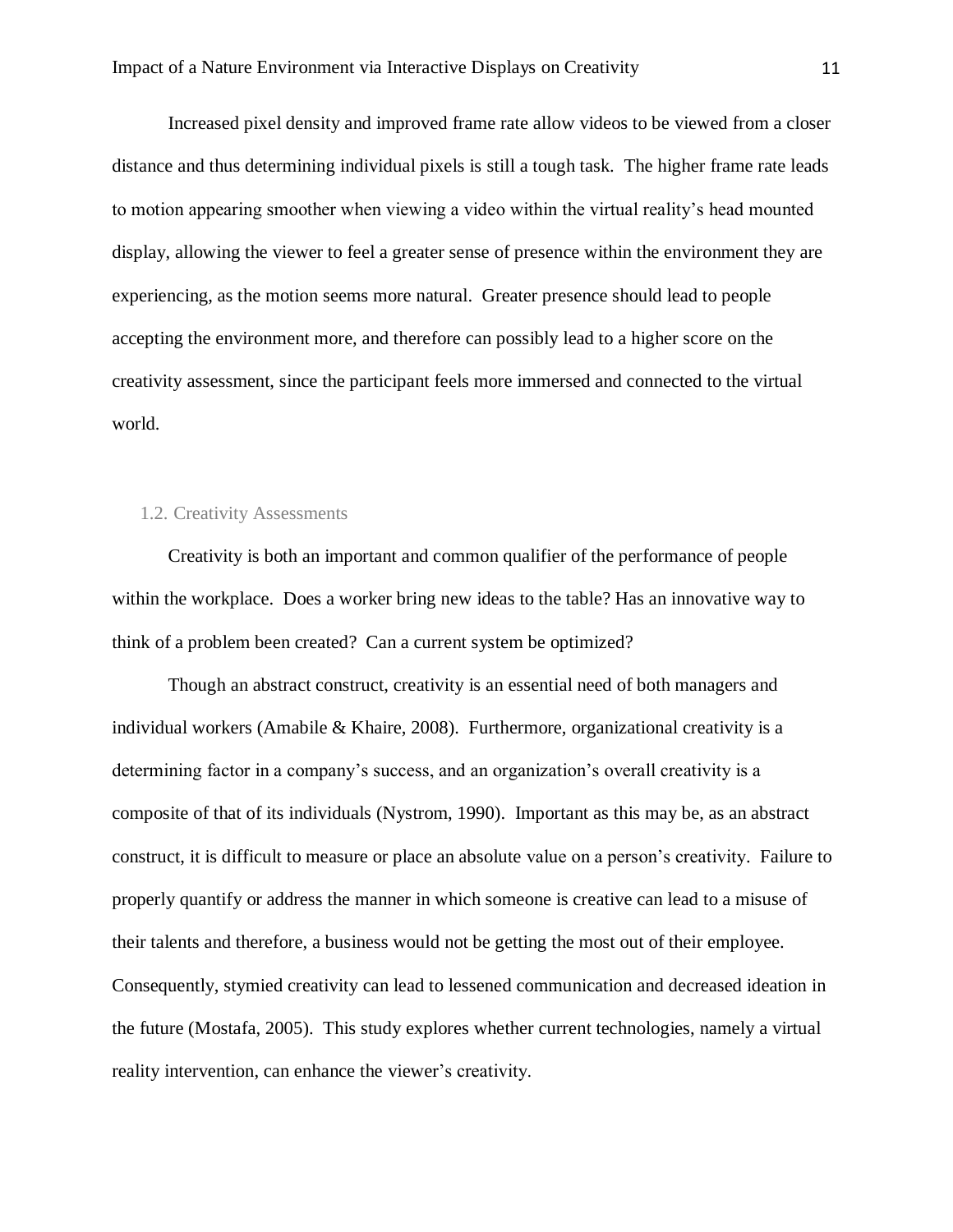### Remote Associates Test

So, how can creativity in the workplace be measured? One approach is the Remote Associates Test (RAT), which was created by Mednick and Mednick in 1959 and further enhanced in 1964 (Mednick & Mednick, 1967). This assessment consists of 30 increasingly challenging items, in which the test-taker needs to find the word in common from three unassociated words. An example would be "Swiss, Cake, and Bleu", where the answer would be "Cheese". The test has been extensively used and is highly reliable (Spearman-Brown reliability of 0.92).

A plethora of studies have supported the utility of this assessment for quantifying a subject's creativity (Ansburg, 2000; Beeman & Bowden, 2000; Bowden & Jung-Beeman, 2003; Dallob & Dominowski, 1993; Dorfman, Shames, & Kihlstrom, 1996; Schooler & Melcher, 1995; Smith & Blankenship, 1989). The test's developers, as well as multiple subsequent users have found that the test, using an increasingly difficult scale, provides ample opportunity to work through numerous iterations and varieties of situations to demonstrate one's creativity.

Prior to developing their own version of a similar testing tool, Bowden & Jung-Beeman, 2003, elaborated about the importance of successfully completing a task or problem. They determined that placing the correct associate can lead a participant to find of their "Aha! Moment", which helped spawn other successful answers. This feeling of success helped the testtaker to continue on when reaching a stalemate in the test. The test is scored simply based on the difficulty of correctly identifying the associate. For all challenge levels, an incorrect answer yielded zero points, and correct answers received one point at the *easy* level, two points at the *medium* level, three points at the *hard* level, and four points at the *very hard* level.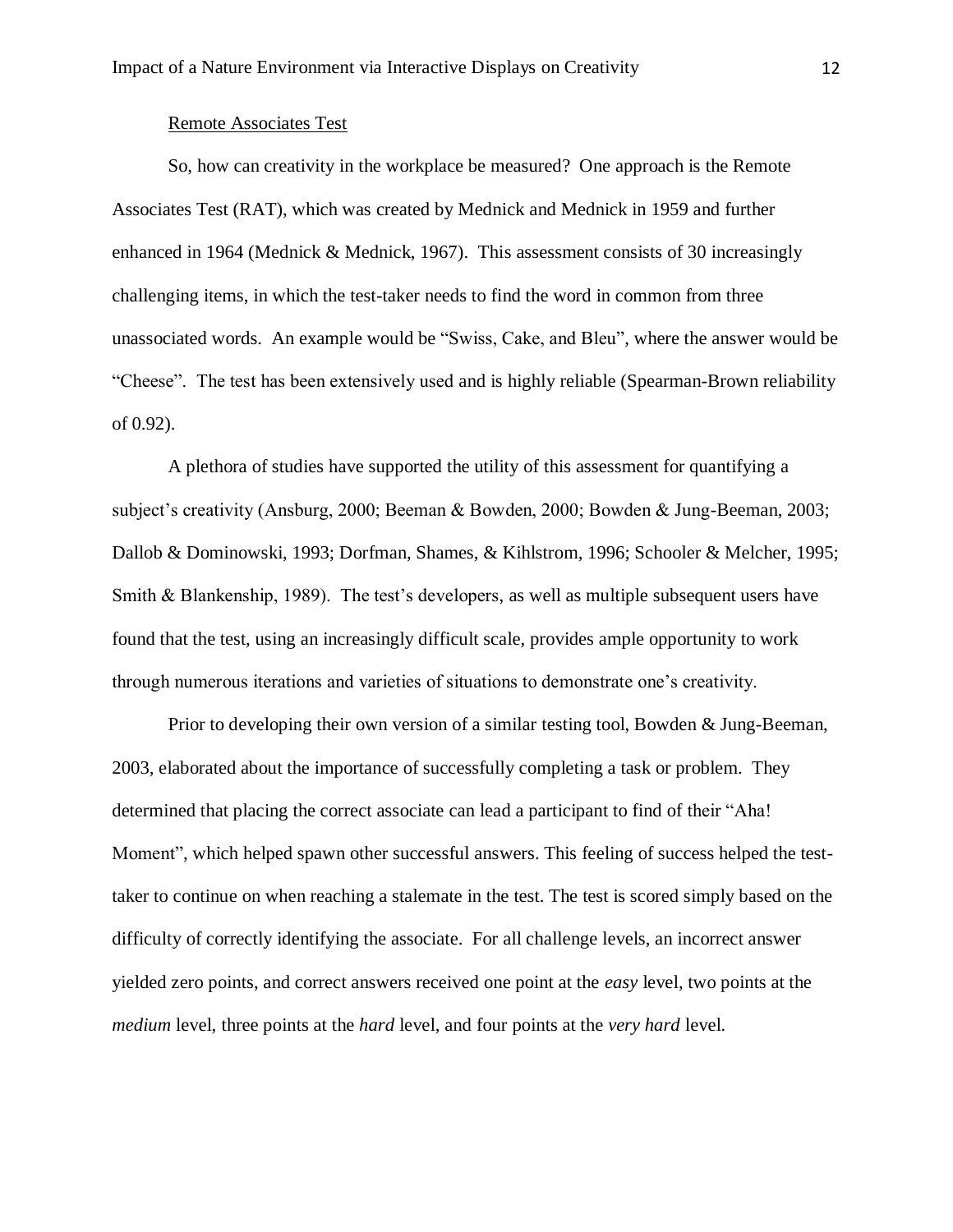One of the limits of the Remote Associates Test is that it requires a single type of thinking. This can lead participants to provide a quick "right or wrong" response to the question, without attempting a more thoughtful and analytical response. If an answerer moves on too quickly they may not achieve their "Aha! Moment", which would hinder future progress as well.

### Alternate Uses Test

In order to more accurately quantify the true level of creativity of the subjects, we also used the Alternate Uses Test developed in 1954 by Guilford, Christensen, Merrifield, and Wilson. In this assessment, people thought of as many detailed answers as they could in 90 seconds for alternate uses of a common object. In 1967, Guilford elaborated on the original version of the test, which is the most commonly used form today. The participant was given one minute and thirty seconds to think of as many non-traditional uses for the item as they can. The advantage of this as compared to the RAT is that users are allotted more time per question and can think of different solutions to a single item, requiring more divergent thinking.

The Alternative Uses Test adds the element of time pressure to the test-taker. In an assessment of the value of the test, it was found that as time went on, the participant's answers became less common and they also were written with lesser frequency (Dippo & Kudrowitz, 2013). The benefits to this are mirrored in everyday life when people have work with a looming deadline; the quantity and quality of answers drop, although the ideas may be more novel than previously provided.

One downside to the test is that it may be considered more of an assessment of the subject's divergent thinking abilities and not a true test of creativity (Dippo & Kudrowitz, 2013). However, when used in conjunction with a test of creativity that requires a different style of thinking, an accurate measure of the test taker's true creativity can be acquired. Additionally, the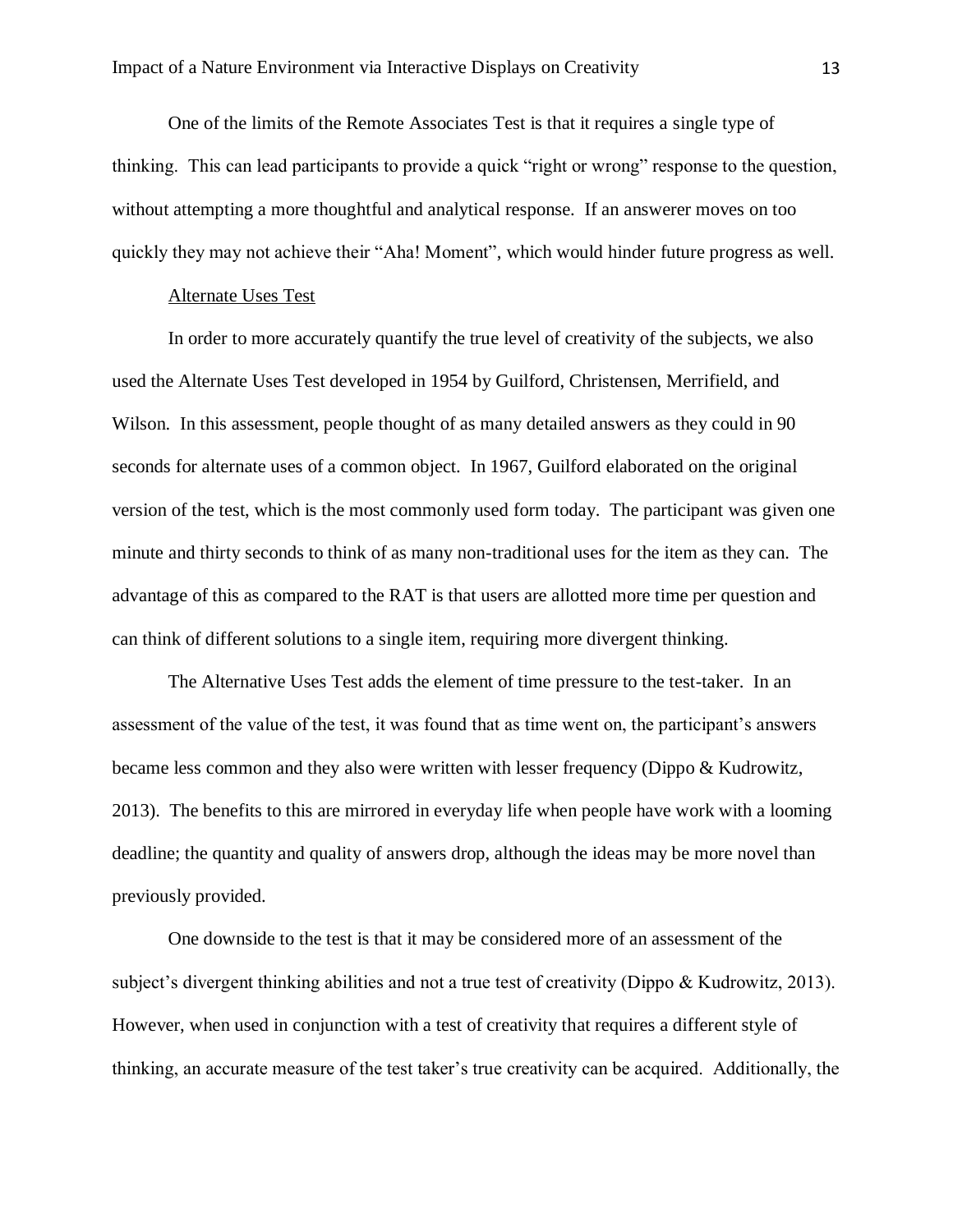Alternate Uses Test mandates that the participants use different processes needed for creativity, such as idea generation and elaboration on their thoughts. Further, in an analysis of various divergent thinking tasks in order to assess their creative potential, the Alternative Uses Test scored among the highest (Runco et al, 2016).

Individually, application of either the Alternative Uses Test or the Remote Associates Test could elicit a narrow, specific type of thinking from the respondent. When used in conjunction, however, both convergent and divergent types of thinking can be assessed. The participant will need to think of a specific solution to the RAT problems, while broadening their traditional thoughts for the Alternative Uses Test. Together, the varied thinking and assessments can be used to provide an accurate evaluation of the subject's creativity.

### 1.3. Immersive Tendencies Questionnaire

Both Immersive Tendencies and Object/Spatial Imagery styles (visual information processing styles) are individual characteristics likely to cause different VR experience using HMD & Screen which is why they were considered for the study. The immersive tendencies questionnaire (ITQ) is a set of questions originally developed by Witmer and Singer in 1998. The questionnaire is used to assess how willing a person is to fully immerse themselves in the environment that they are experiencing. Using a Likert scale, the assessment asks questions like "Do you easily become deeply involved in movies or tv dramas?". The original version has been translated into numerous languages and has been modified by the original authors twice since 1998. The ITQ has a high internal reliability (Cronbach  $\alpha = 81$ ).

There are many factors that go into a how a person experiences immersion; things like involvement and emotional state can play a role in the level of response that one can have to their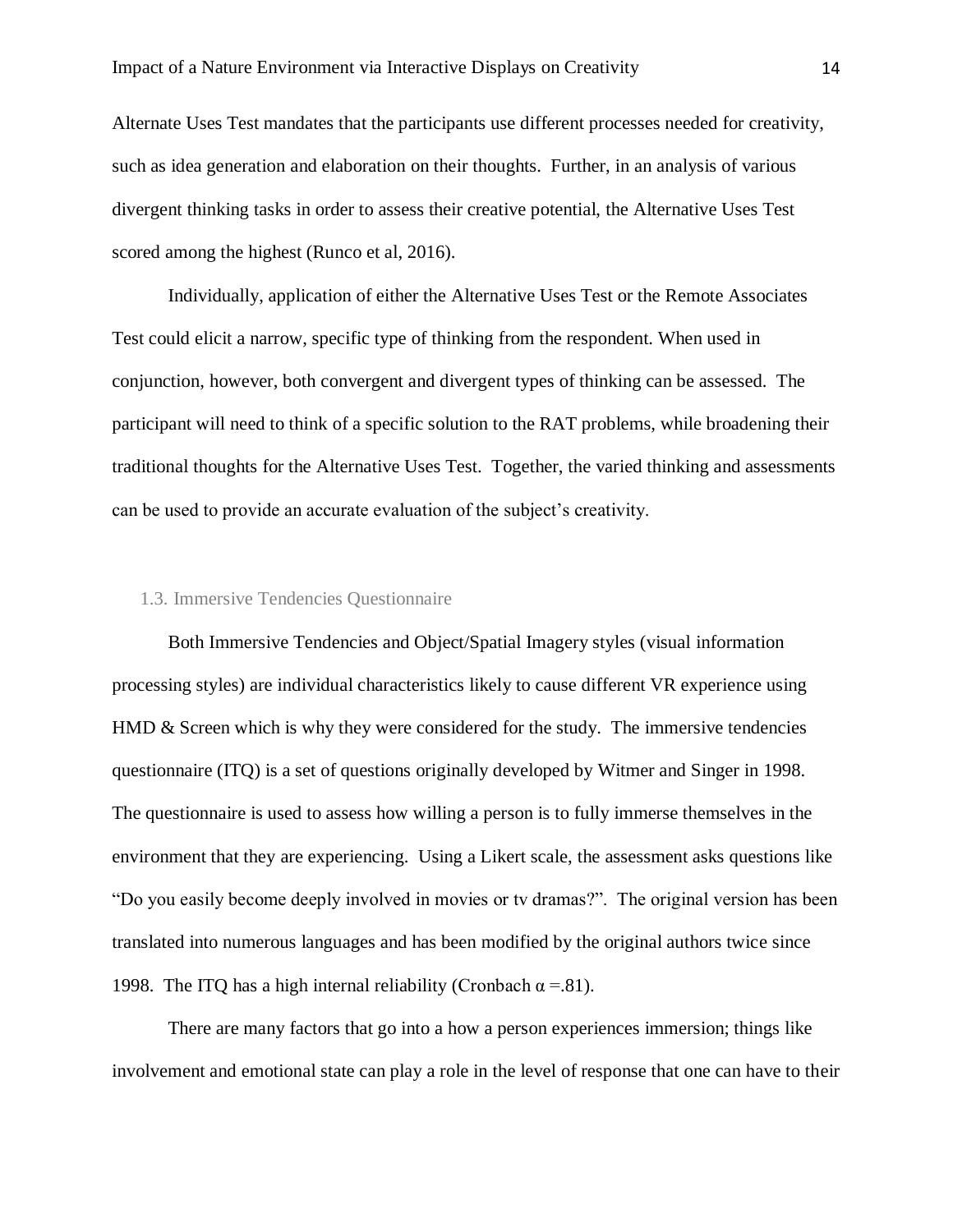virtual environment. Another key factor is presence, which is indicated by the level of a person's focus (Fontaine, 1992). The ability to focus is important for people to feel the full effect of the virtual reality stimulus that they are experiencing This is impacted by multiple factors and numerous distractions that draw someone's attention away from whatever they are doing, such as: How are they feeling in the moment?; Does the physical environment help or hinder how willing they are is to fully experience the virtual scene?; and How natural have the interactions been with people and with the virtual setting? All of these things can have a role in how immersed people are willing to be and how immersed they actually become in a virtual reality scene. If they cannot fully experience the environment that they are within, then the intervention will not be able to be felt to its full effect. Immersion is an important construct to measure because we typically think of consuming technology from the outside-in, but it also happens from the inside-out, which is quantified by the ITQ.

### 1.4. Presence Questionnaire

Presence is an important attribute to measure in concert with immersive tendencies. If someone often immerses themselves in their environment, they will have a greater likelihood of feeling the full effect of the virtual reality intervention. However, if they are not able to immerse themselves in the moment, it also has an effect on the strength of the outcome. According to Wirth, et. al, 2007, there are two main constructs of spatial presence. First is being physically situated in the environment, which can be largely characterized by a person's immersive tendencies. Second is a person's probability to act within that environment according to their perceptions; which includes what people think of the physical space and how they are feeling at that specific time (Wirth et al., 2007).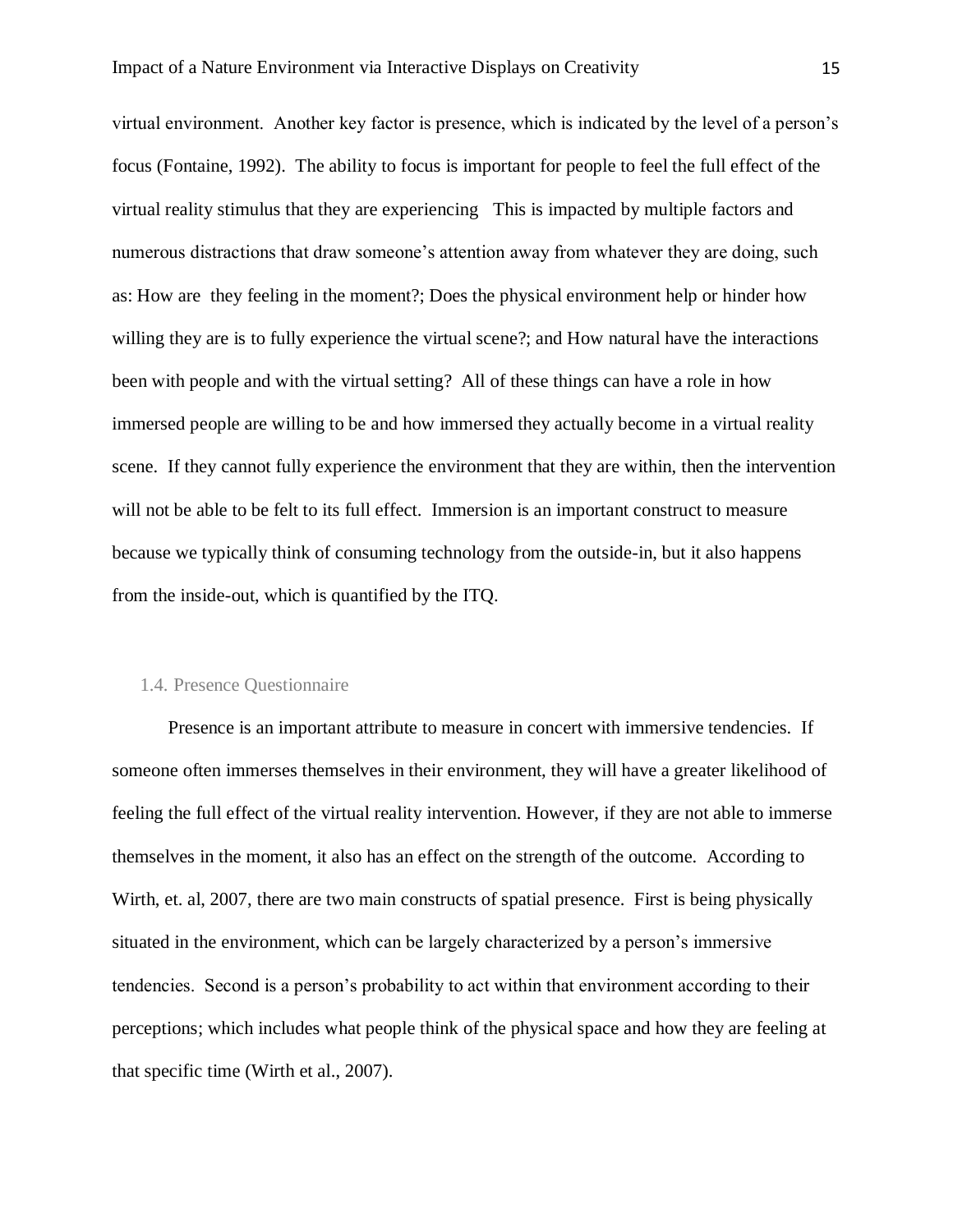Developed in 2004 by Vorderer et al., the Measurement, Effects, Conditions – Spatial Presence Questionnaire (MEC-SPQ) integrates both factors that people need in order to feel immersed and present while using a medium. The MEC-SPQ utilizes either four, six, or eight questions that can be applied to television, film, and virtual reality (Vorderer, et al., 2004). The six-item scale measuring attention allocation has a Cronbach  $\alpha = .91$ . The attention allocation section bears the most weight for the current study, as it is the part that looks at how people feel at the present time and how affected they felt by the video they saw.

### 1.5. Object-Spatial Imagery Questionnaire

The Object-Spatial Imagery Questionnaire (OSIQ), was developed to assess the role of individual differences in how people self-report on an object imagery scale and a spatial imagery scale. The object imagery scale looks at preferences for color and representation, and the spatial imagery scale looks at preferences and representations for the schemes, spatial relations, and spatial images that are used within a certain scene. The questionnaire is an amalgamation of two scales that work together to assess how people normally react and codify the space that they are in. Deployed in 2006, it has a high internal reliability (Cronbach  $\alpha$  = 83 for the object scale and .79 for the image scale), and it usually yields different results based on an individual's interests or profession. People who are more analytical and science-based tend to score higher on the object scale, and people who are more creative-based score better on the spatial side (Blajenkova, Kozhevnikov, & Motes, 2006).

The OSIQ was originally established as a 30-item questionnaire with 15 questions gaging spatial and objects each. Subsequently, a 16-item questionnaire, known as the OSIQ-Short, has been developed with 8 questions on each side. The survey considers individual, visual stimulus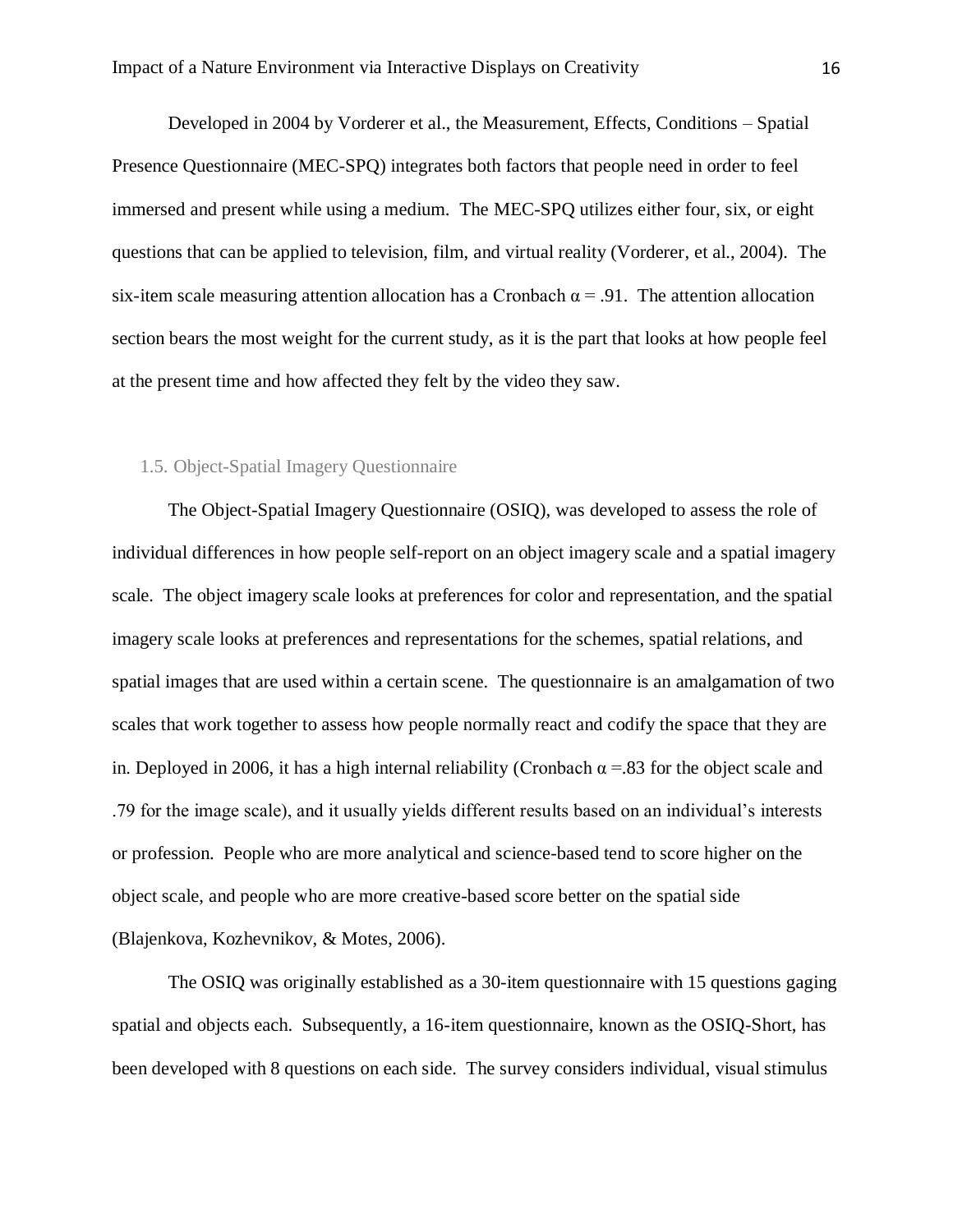processing style, such as object vs. spatial processing style or holistic vs. analysis processing style, which can help give an all-around interpretation. Subsequent studies have further validated both the OSIQ and the OSIQ-Short, and also have expanded the processing styles to also include a verbal component, thereby creating the OSVIQ (Blazhenkov, & Kozhevnikov, 2009; Kraemer, Rosenberg & Thompson-Schill, 2009; Price, 2009).

### 1.6. Current Study

The current study expands on recent research regarding the practical applications of virtual reality, specifically related to the creation of new ideas. Studies on the effect of virtual reality have predominantly utilized a head-mounted display, and focused on two areas, neither of which extends to creativity or productivity in a work setting. Much of the current research looks at virtual reality as a practical application focused on the medical field, primarily on approaches to improve surgical performance. The other major focus of virtual reality research in the medical arena is with patients undergoing rehabilitation. Therefore, this current study adds to the existing conversation by bringing in a new avenue to foster ideation and another direction that could result from current virtual reality technologies.

This study looks to provide a better understanding of how emerging and affordable technologies, VR in particular, can be utilized to affect work performance, in this case as it would be applied to an office setting. The current study assesses how a person perceives their environment by combining the ITQ, the OSIQ-Short, and the MEC-SPQ, and applies these factors to how well participants performed on the modified Remote Associates Test and the Alternate Uses Test.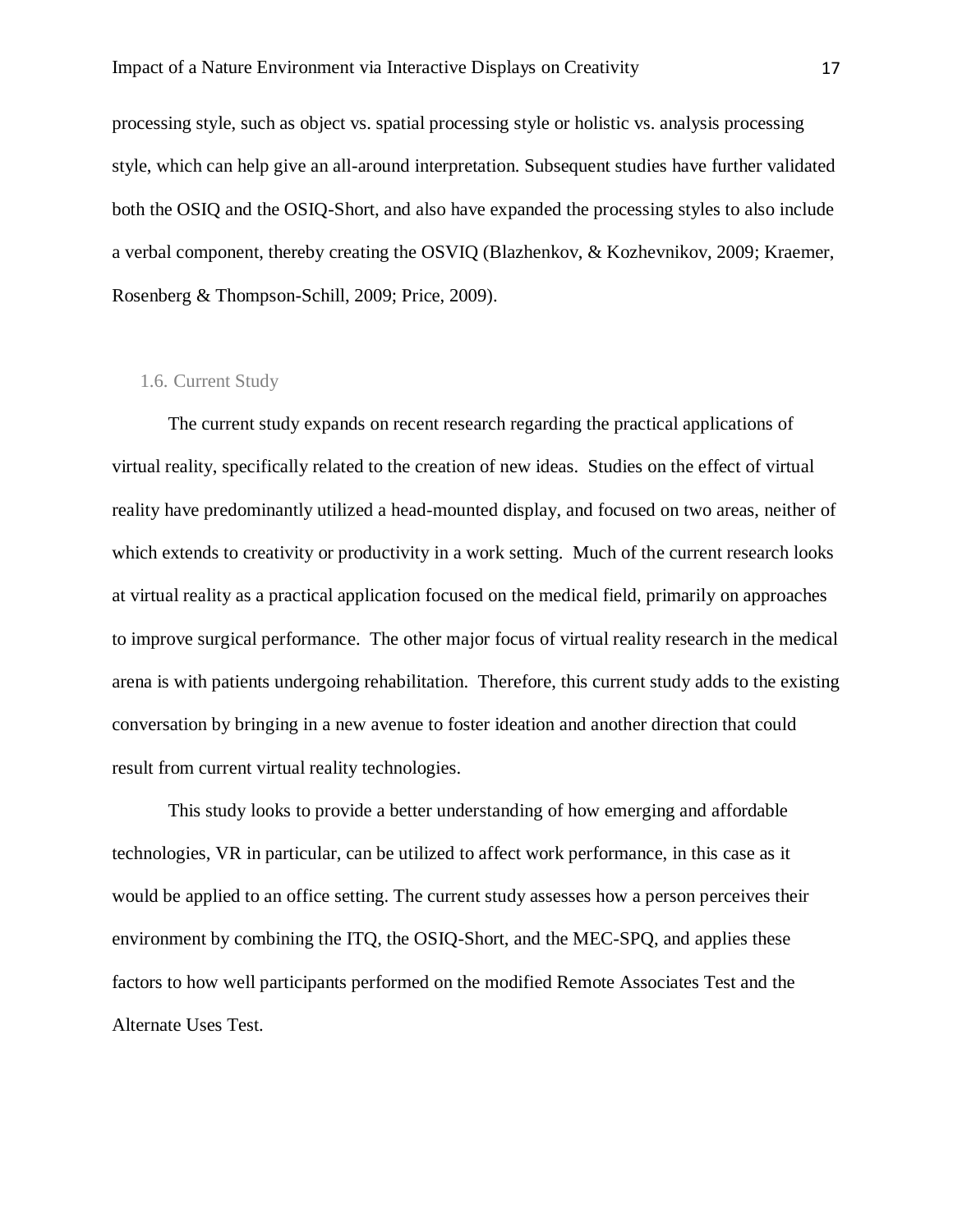This study employed three conditions: a control condition in which the participant did not see the intervention in any manner; a computer condition in which the participant viewed the video on a computer screen: and a head-mounted display condition in which the participant viewed the video through a head-mounted display. After assignment to one of the conditions, participants completed a demographics survey, and then viewed the intervention. This was followed by completion of the creativity assessments and then application of the individual differences evaluations.

In efforts to adjust to the rapid rate of advancement in technology, many companies explore innovative ways to maintain an advantage over competitors, including seeking different approaches to enhance creativity, and productivity of their employees (Selnes, & Sallis, 2003). This study used binocular and monocular 360° videos in both virtual reality headsets and a ViewSonic VX2250wm computer to display a high definition video scene of nature. Researchers conducted an exploratory study to see if there are benefits to using this technology over what is currently used. It was questioned if there could be a greater effect on subsequent creativity if an HMD is used to experience the video, as compared to a computer? This led to the formation of the following hypotheses:

**Hypothesis I**: Participants in the computer condition will score higher on the subsequent creativity tests than the control condition.

**Hypothesis II**: Participants in the condition watched a video using a Head-Mounted Display will score higher on subsequent creativity tests than the computer condition.

**Hypothesis III**: Participants in the condition that watched the video using a Head-Mounted Display will score higher on the test that measures presence than the computer condition.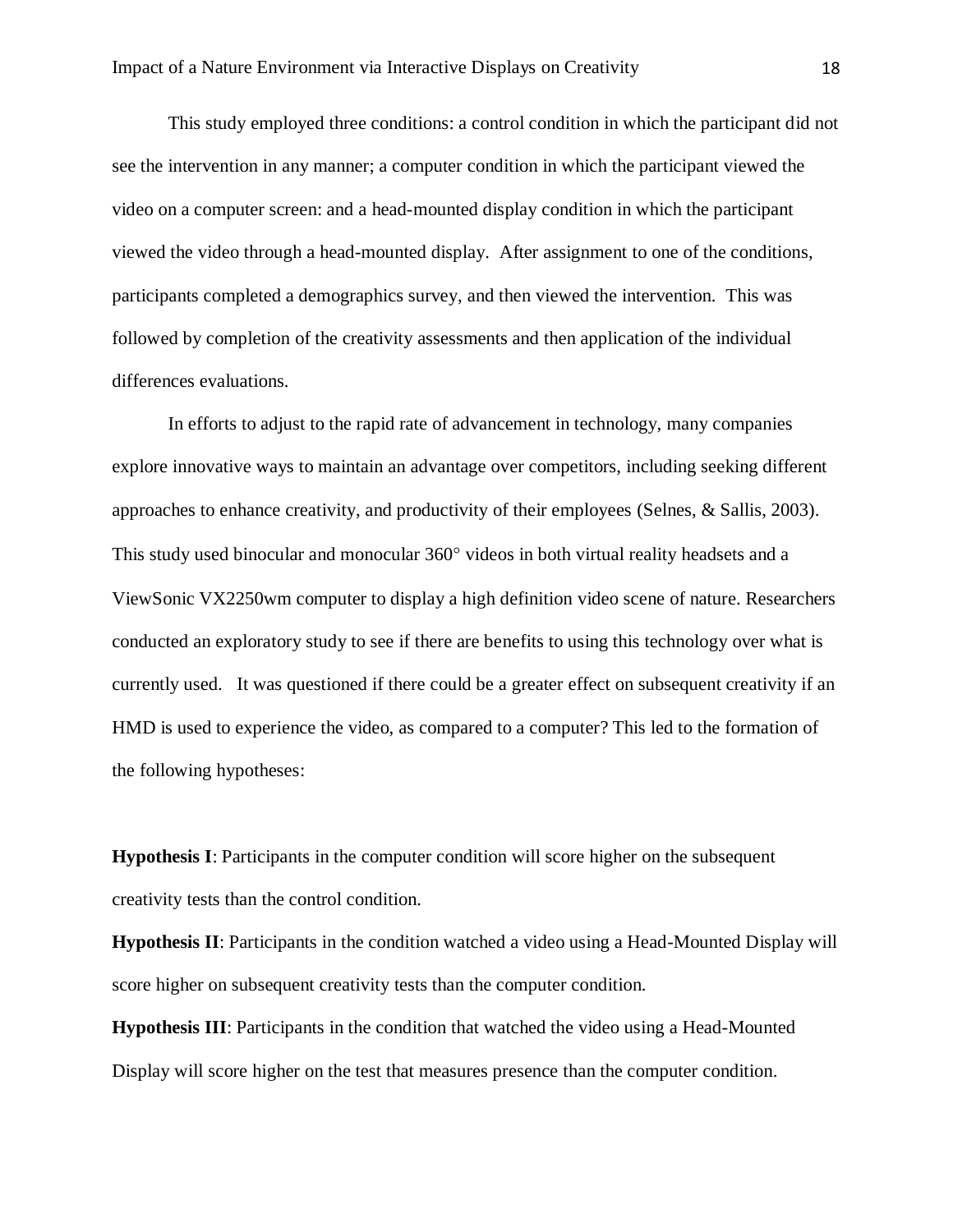### 2. Methods

# 2.1. Participants

Ninety-eight (98) participants (35% male, 65% female) were recruited using a mix of convenience sampling and the Cornell University recruiting pool, SONA Systems. Participant ages ranged from 18-36 (Mean age  $= 21.16$ , SD  $= 3.14$ ), and they were randomly assigned to one of three groups: control, computer, or virtual reality. Seven participants were excluded from the final analysis due to either not understanding the tasks after instruction was given (four participants) or not fully completing the assessments (three participants). In return for their completed participation, subjects received either course credit or \$15 cash as remuneration.

### 2.2. Procedure

After arriving, participants filled out an informed consent form, which detailed the tasks they were being asked to complete, as well as the negligible risks of using a head mounted display to view a virtual scene. Upon completion of the consent form, subjects filled out a brief demographic survey before viewing the video. Once the video was finished, the rest of the questionnaires and creativity assessments were taken; this part included the Remote Associates Test, the Alternate Uses Test, the Immersive Tendencies Questionnaire, the Object-Spatial Image Questionnaire, and the Measurement, Effects, Conditions – Spatial Presence Questionnaire.

The study had three conditions, involving how the participants viewed intervention: the virtual reality condition, in which participants viewed the video on an HTC Vive Pro head mounted display; the computer condition, in which participants viewed the video on a ViewSonic VX2250wm Monitor or an Apple MacBook Pro with Retina Display; and a control condition, in which participants did not view the video, and simply took the creativity tests and the questionnaires (minus the presence questionnaire).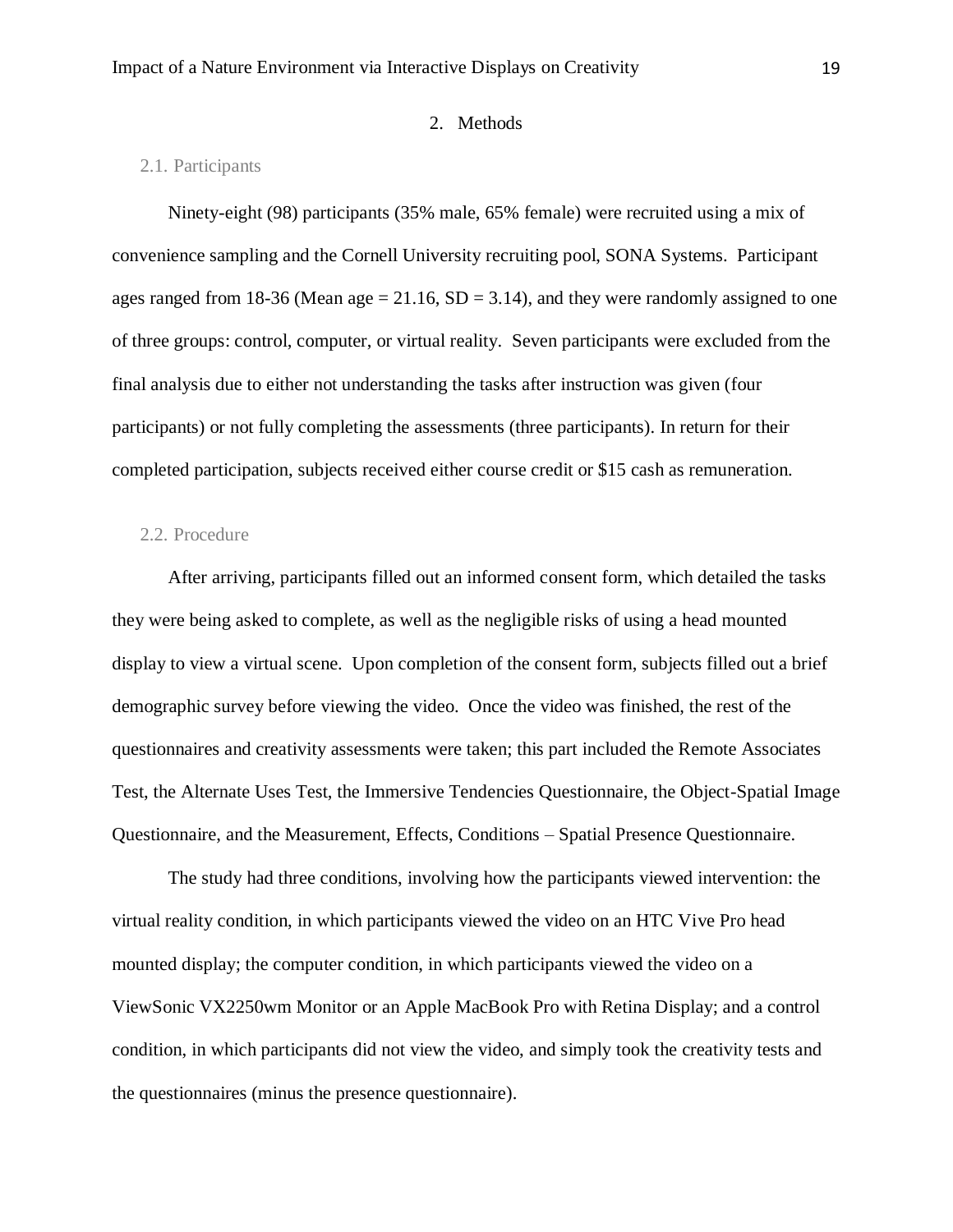All participants used either a ViewSonic VX2250wm computer or a MacBook Pro with Retina Display 15" computer to complete the demographics survey and the questionnaires. They sat about 18 inches from the center of the monitor set at the user's eye level. Before each of the creativity tests, instructions and examples were given and participants were allowed to spend as much time on the instruction page as they needed before the assessments began. Each of the creativity tests were timed, with 90 seconds allotted for each item in the Alternate Uses Test and 10 minutes total for the Remote Associates Test, while none of the subsequent questionnaires had time restrictions.

### 2.3. Creativity Assessments

After the video was viewed, participants took two different creativity tests, the order in which they took first was randomized. For the current study, an Alternate Uses Test, similar to that created by Guilford et al., 1967, which measured participant ability to think of alternate uses for five items: a pencil, a brick, a cell phone, a paper clip, and a ping pong ball. Each person had up to 90 seconds to think of as many non-traditional uses for each item as they could before their time expired. For this task, a participant was graded on four criteria: originality, fluency, flexibility, and elaboration. For Originality, if fewer than 10% of respondents had the same answer, an additional point was awarded, and two additional points were awarded if the answer was on fewer than 5% of responses. Fluency was simply scored based on the total number of answers that were given. Flexibility points were awarded based on the total number of different categories that a respondent answered. Lastly, elaboration allocated an extra point based on the detail of each response.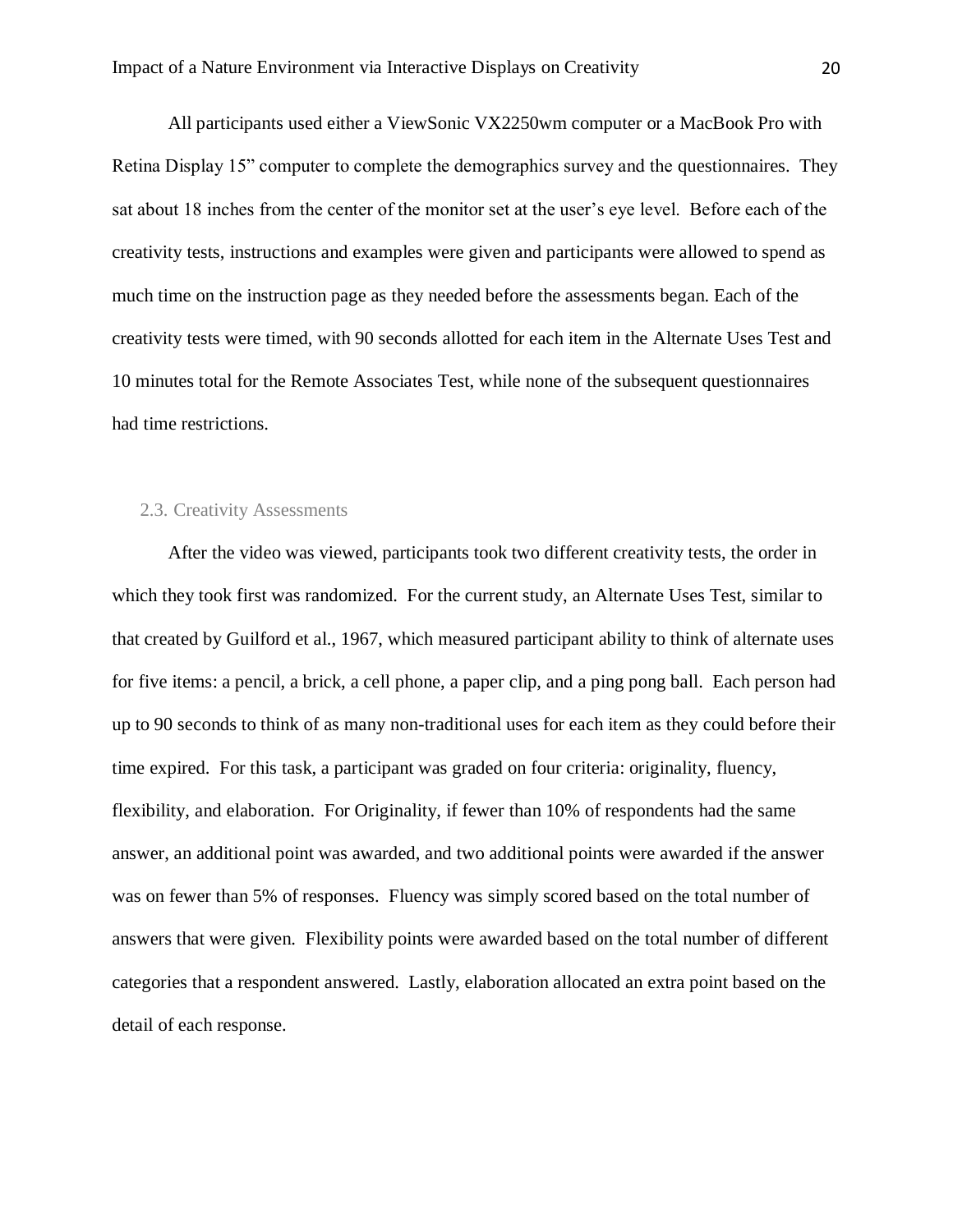The Remote Associates Test that was used was a modified version of the one outlined by Mednick and Mednick in 1964. There were four levels of difficulty that gauged the participant's ability to think of the correct associate. Each subject had 10 minutes to think of as many answers to the 30 possible associates as they could. The test was scored in an escalating fashion based off of the difficulty of the question; the *easy* level had ten items worth one point each; the *medium* level had ten items worth two points each; the *hard* level had five items worth three points each; and the *very hard* level had five items worth four points each. The score from each of the creativity assessments were added together for each participant to create their individual aggregate, total creativity score.

### 2.4. Individual Differences Questionnaires

#### Presence (MEC-SPQ)

The MEC Spatial Presence Questionnaire (MEC-SPQ) was created to provide a more reliable theoretically-based presence questionnaire (Vorderer et al., 2004). Presence is an important measure for this current study because it enumerates the level of feelings that the individual experienced during the video intervention. If they felt strongly immersed in the environment or if they felt disjointed from the video, can be quantified by the MEC-SPQ. The questionnaire was created in three different versions that had either 4, 6, or 8 items in each of the 8 subscales. The current study used the 6-item version and determined the attention allocation factor to be the most important in learning how viewers responded to the videos, and if they felt immersed as if they were present in the environment that the video was displaying. In order to ascertain how participants truly felt, the current study administered the presence questionnaire directly after the creativity tests, which were taken immediately after the videos were seen. Of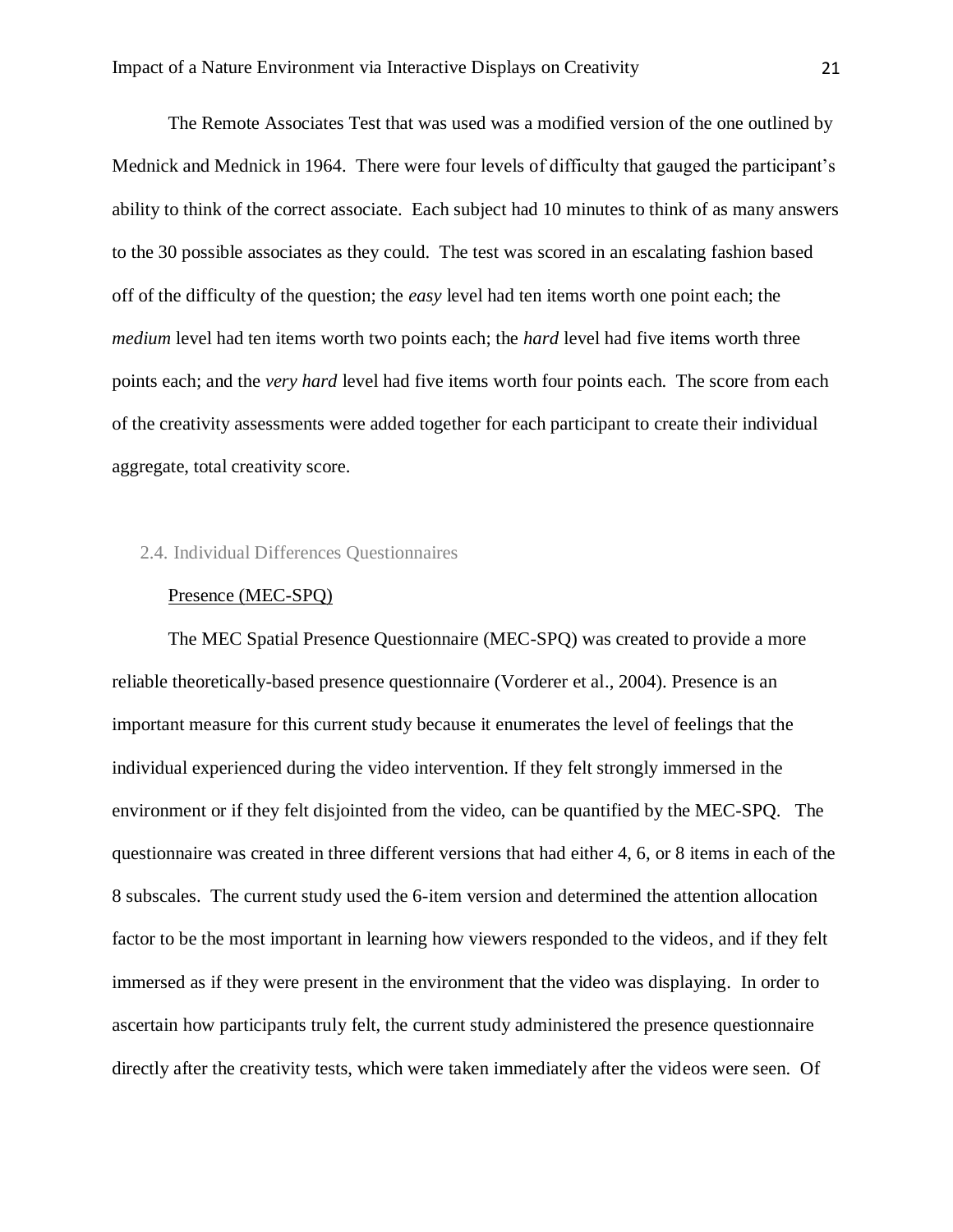note, participants in the control condition did not see a video, and hence did not take this questionnaire since they had nothing to measure the presence of.

### Immersive Tendencies Questionnaire (ITQ)

The Immersive Tendencies Questionnaire was created in 1998 by Witmer and Singer for measuring a person's tendencies to immerse themselves into their various medias. The questionnaire uses a 7-point Likert scale ranging from Never (1) to Often (7), for assessing how willing an individual is to be immersed. The form also has three subscales that are measured within it based on the participant's tendencies to maintain focus, become involved, and play video games. The measure is reliable with a Cronbach's Alpha of .81. The current study used the original adaptation that was developed in 1998. The questionnaire was administered after the presence questions, which immediately followed the creativity assessments.

# Object-Spatial Imagery Questionnaire (OSIQ)

The Object-Spatial Imagery Questionnaire, administered immediately following the ITQ, was used to measure an individual's processing style, to confirm the level that participants were reacting to the intervention, regardless of how it was experienced. Participants responded using a 5-point Likert scale ranging from Totally Disagree (1) to Totally Agree (5) to ascertain the value that they put on object images or spatial images. The current study used a modified version of the OSIQ called the OSIQ-Short (Blajenkova, Kozhevnikov, & Motes, 2006). The short version has an even split between object and spatial questions and has 16 total items compared to the original version's 30. The short version is highly reliable (Cronbach's Alpha =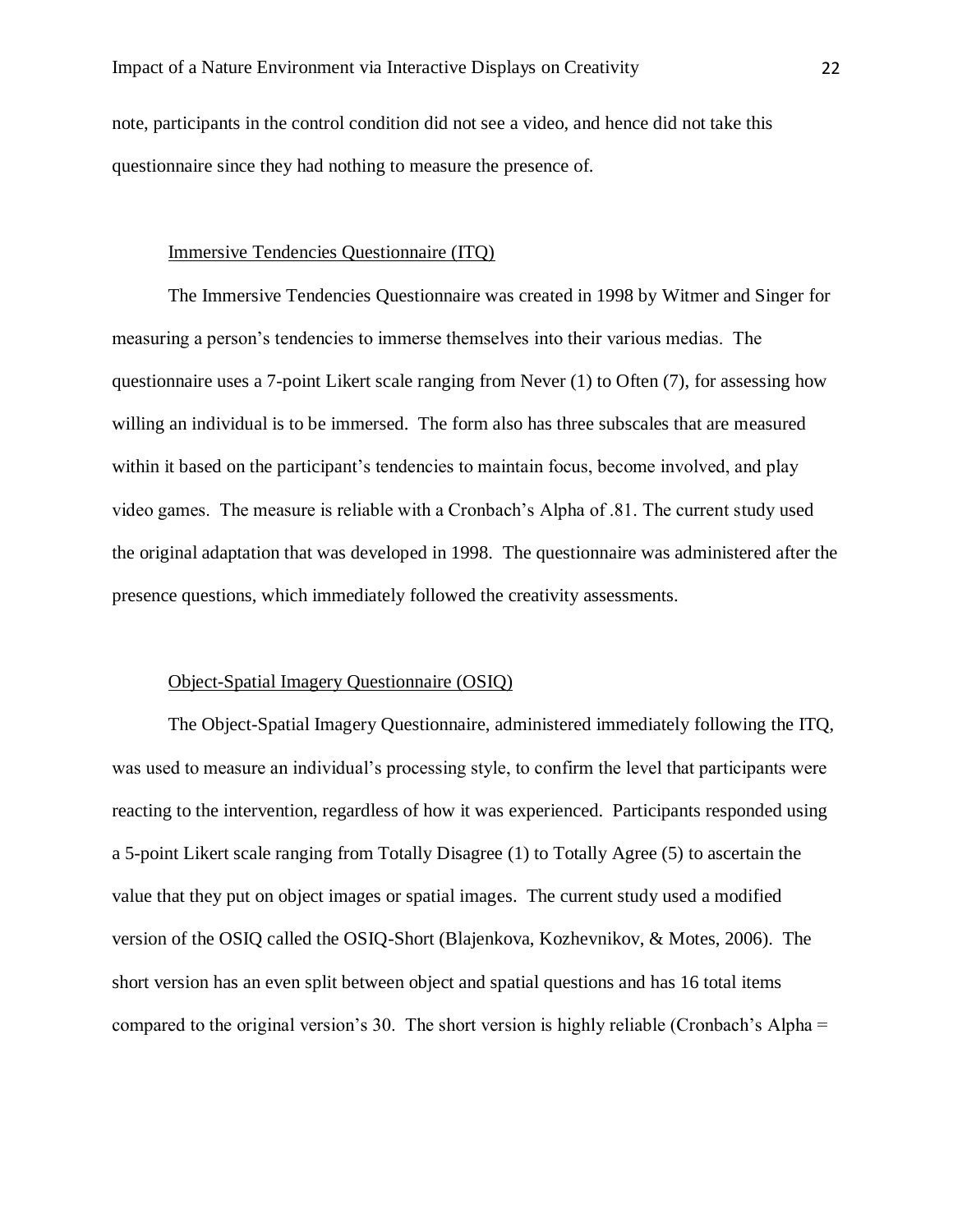.83 for the object scale and .79 for the image scale), and helps determine the processing style of the subject to show if there is an interaction with the other tested variables.

#### 2.5. Display Devices

All three conditions used a ViewSonic VX2250wm Monitor to take the demographics survey, the creativity tests, and the individual differences questionnaire. Additionally, those in the computer condition watched the video on this monitor directly after the demographics survey. The monitor is 21.5 inches across diagonally and has an 1920x1080 optimum resolution with about 102.5 pixels per inch. In the computer condition, the viewers were able to control the place and direction which they looked in the video with a mouse that was attached to the computer (image 2.5.2). Participants sat 18"-20" away from the computer with the middle of the screen being adjusted to the individual's eye level. Users field of view (FOV) was usually about 24°, which allowed them to view the video, but obviously did not immerse them as much as the head mounted display.

#### HTC Vive Pro Head Mounted Display

The participants who were assigned to the virtual reality condition used an HTC Vive Pro HMD (image 2.5.1). The Vive Pro is a high-quality, readily available HMD. Compared to other head mounted displays that are on the market, the Vive Pro is one of the most advanced in terms of the displays that are produced and the technologies that are used. Videos displayed in the HMD were powered by SteamVR. The specs of the Vive Pro include having a resolution of 1440 x 1600 pixels per eye (2880 x 1600 pixels combined), a refresh rate of 90Hz, with a 110° FOV. The headset is also able to present a 15'x15' room scale size that viewers can be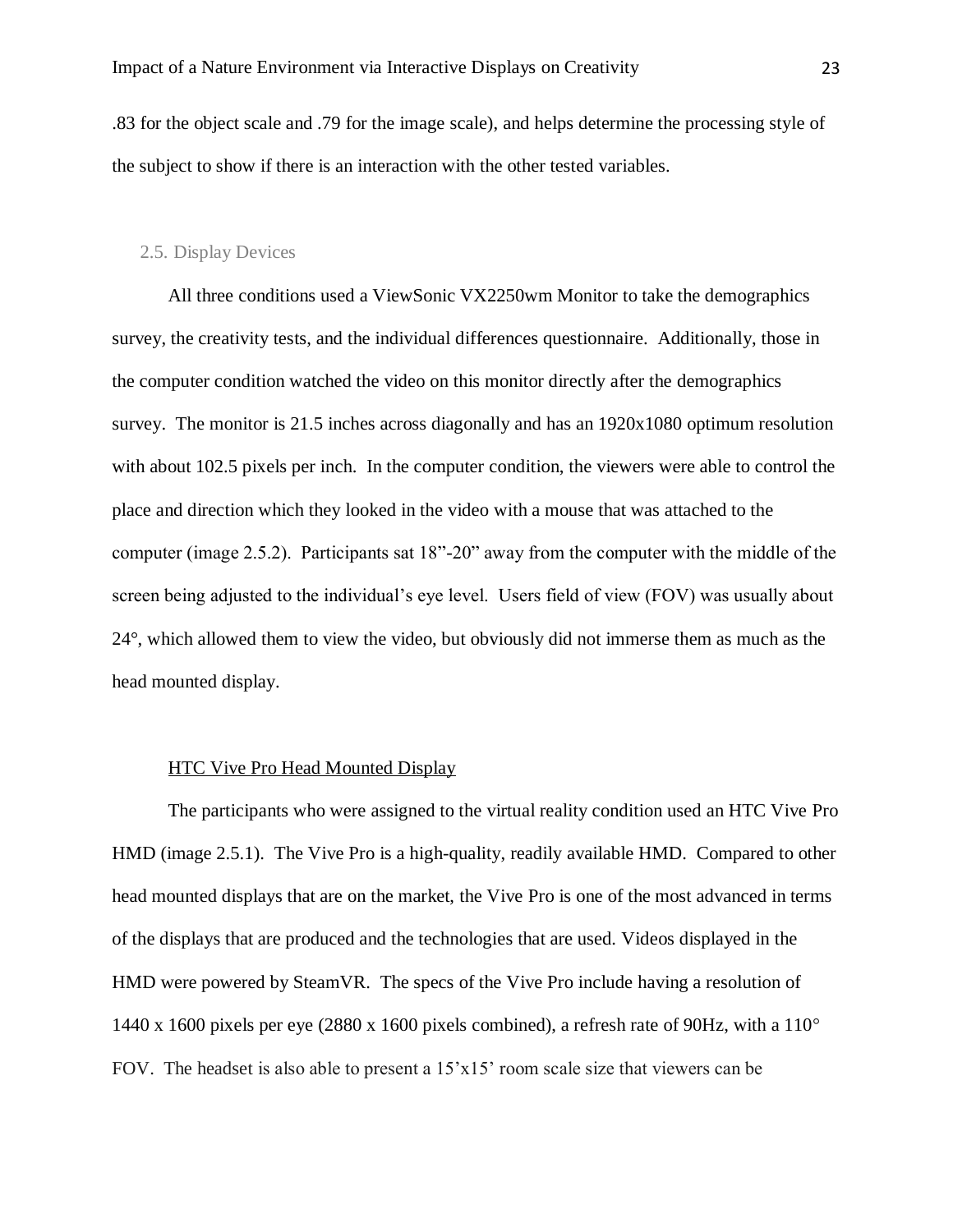# Impact of a Nature Environment via Interactive Displays on Creativity 24

immersed in. The HMD uses head tracking and orientation to determine the user's position in space and to know where the person is looking. In order to assure that the display fits the user's head the Vive Pro can be adjusted with three straps that tighten and loosen, and also can be adjusted to adapt to the viewers interpupillary distance and lens distance with a turnable knob on the side of the HMD.



Image 2.5.1 - Virtual Reality Condition



Image 2.5.2 – Computer Condition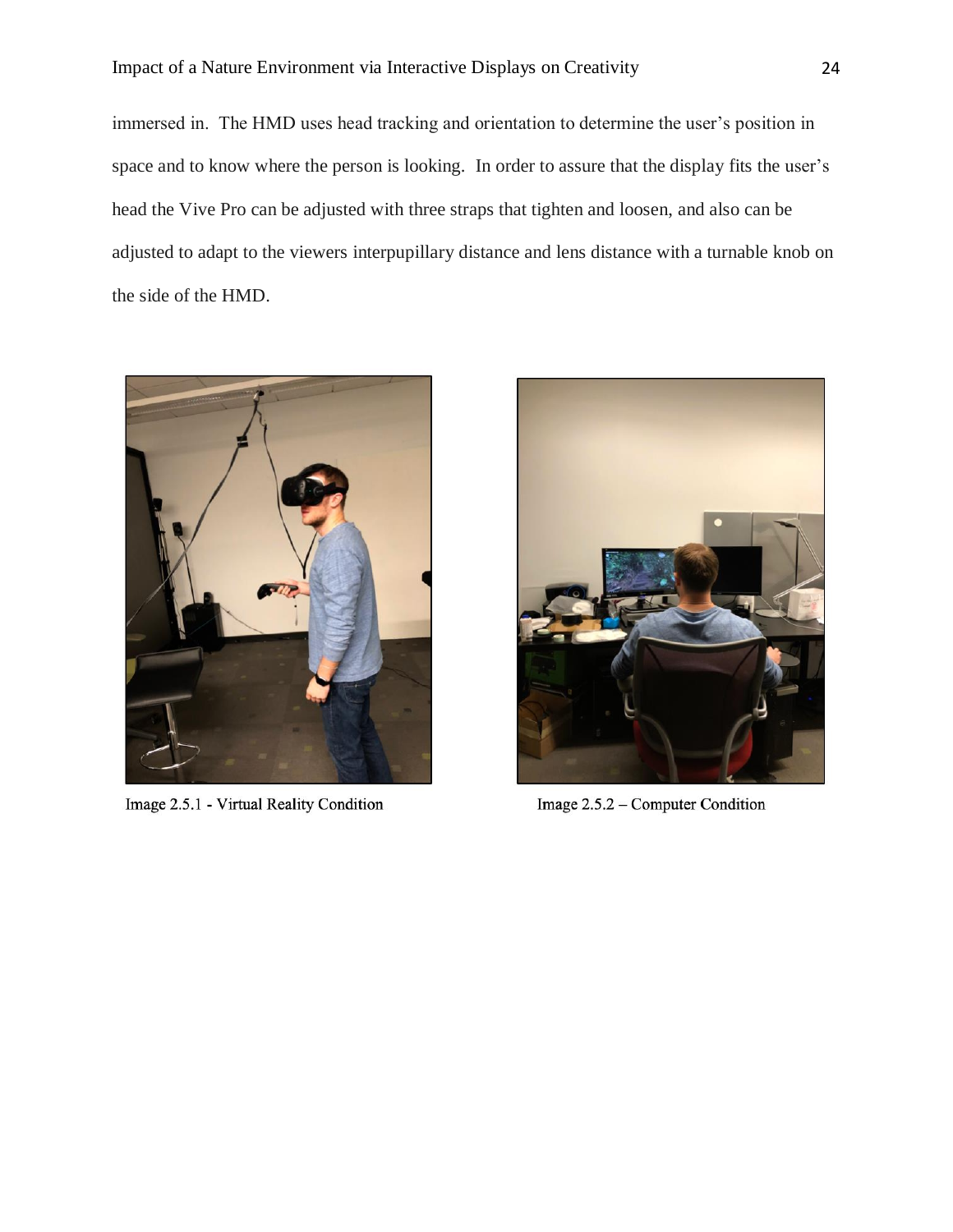# 2.6. Stimuli

The 360° VR video portraying a natural scene that included a forest and a waterfall was carefully chosen to elicit a strong reaction and to facilitate a state of flow after brainstorming with expert psychologists. It is known that in a flow state, people would be wholly focused on without being over-aroused or too bored but in a solid mind state in between (Nakamura, & Csikszentmihalyi, 2014). In order for people to reach a state of flow, the video would need to keep their attention for the full duration, and nature scenes are the most able to achieve that (Laumann, Garling, & Storkmark, 2003). The intervention that was shown to the experimental conditions, computer and virtual reality, was picked because it was an easily-accessible,

From a technical perspective, one of the reasons that this particular video was chosen was that it allowed users in the computer condition and the HMD condition to control where they were viewing; in the computer condition, focus could be changed with use of a computer mouse by clicking and dragging; and in the HMD condition, the participant's head position was tracked, which allowed the viewer to change what they were looking at. In both situations, the video was played at 4K resolution.

The video was created by an independent film maker in Pura Vida, Costa Rica with a 360° camera. The video was a stereoscopic, 360° view that showed a forest path that led to a waterfall (Image 2.6.1 & 2.6.2) titled Sacred Waterfall 360 – the video was 5 minutes and 28 seconds long. A stereoscopic video was chosen as it provided a greater level of immersion over a standard video (Wesslen, 2011). This provided a partially closed-loop video allowing participants to choose where and what they are looking at, without determining the path or outcome of what was being watched. A video was chosen as opposed to a static scene in hopes of reducing the potential of viewers feeling bored while looking at a singular, unmoving area. A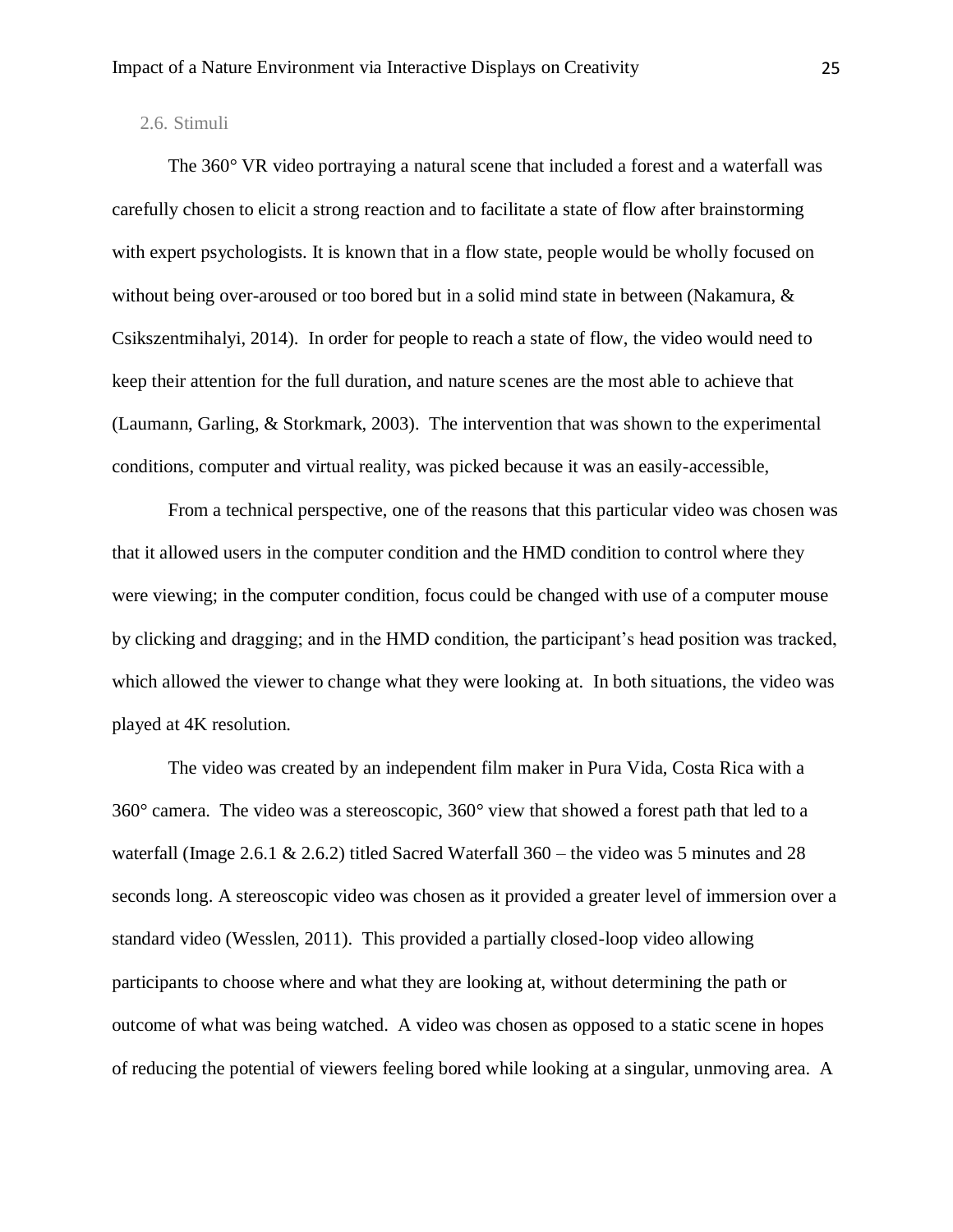natural scene was chosen because of the restorative effects of nature (Tyrväinen et al., 2004; Kaplan & Kaplan, 1989). Therefore, a possible added benefit relative to other types of videos, could have been given while taken the creativity assessments. Additionally, it was felt that this particular scene would resonate with people who may not identify with wooded nature scenes, as it included water scenes as well.

From a content perspective, a nature themed video was selected to focus on the advantages that can provide with regard to its mindfulness and restorative benefits as well as on the subsequent productivity of someone who has had a nature intervention (Berman, Jonides, & Kaplan, 2008; Kaplan & Kaplan, 1989).



```
Image 2.6.1
```
Image  $2.6.2$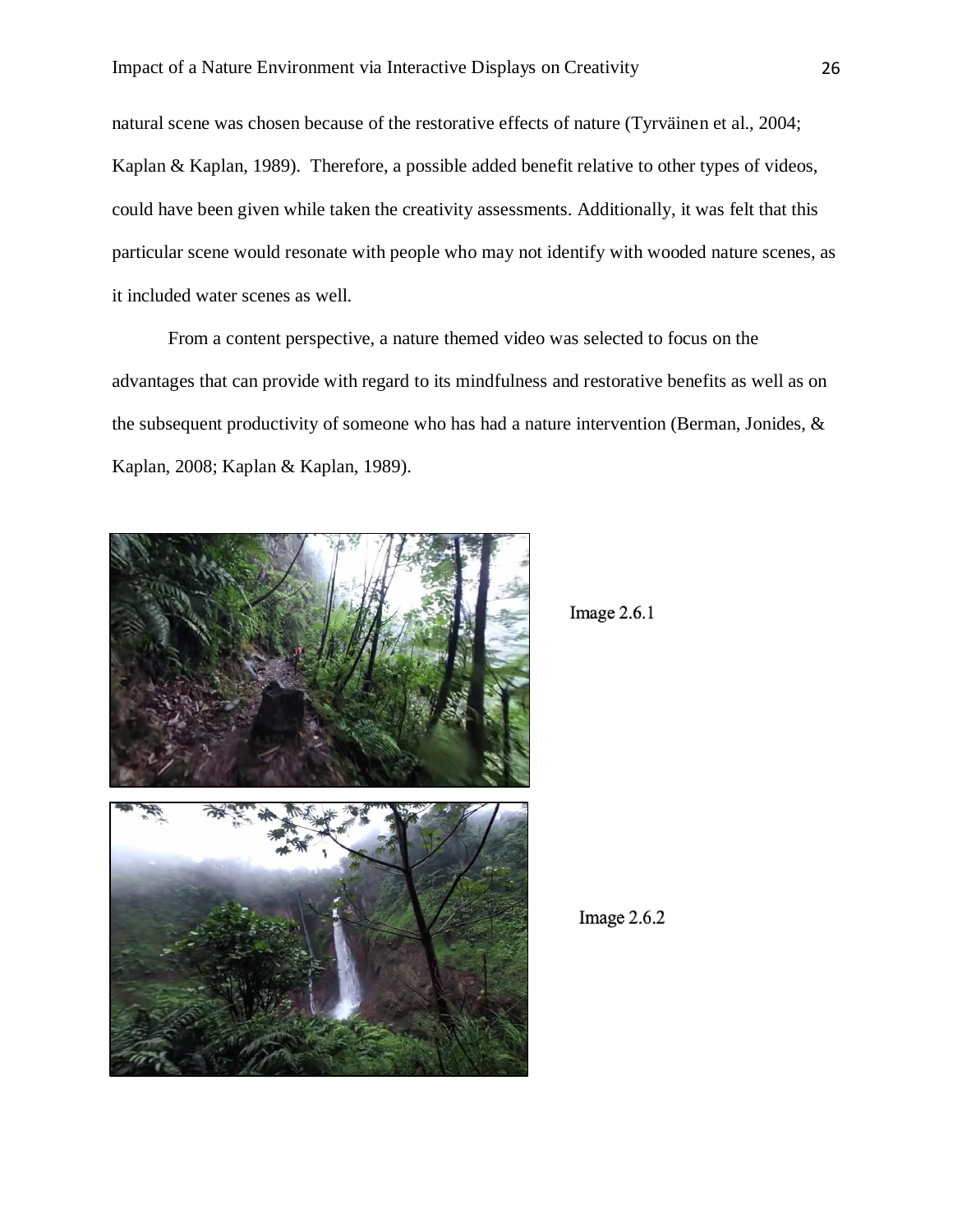#### 3.1. Hypotheses

# 3. Results

The main goal of the study is to explore whether an immersive environment, such as that viewed with a head-mounted display, will have an effect of the viewers' subsequent level of creativity. We expect that viewers who use the Vive Pro headset will score higher on the creativity assessments than users in the other conditions. Additionally, we expect that users who view the treatment on a computer will score higher than people who do not get to see the video in any capacity. This study also assessed users' individual differences through a variety of means to determine if any of these variables had an effect on the outcomes. We looked at whether subjects had a spatial or object processing style, and if that had an effect on their results. User's immersive tendencies were also measured to see if any of the immersive tendency subcategories, focus, emotion, game, and involvement, played a role in the scores. Furthermore, one way that the study quantified if the intervention was successful was via a measure of presence developed by Voderer et al., (2004). A higher score on the presence questionnaire for participants in the HMD condition reflects a successful treatment.

**Hypothesis I**: Participants in the computer condition will score higher on the subsequent creativity tests than the control condition.

**Hypothesis II**: Participants in the condition that watched the video using a Head-Mounted Display will score higher on subsequent creativity tests than the computer condition.

**Hypothesis III**: Participants in the condition that watched the video using a Head-Mounted Display will score higher on the test that measures presence than the computer condition.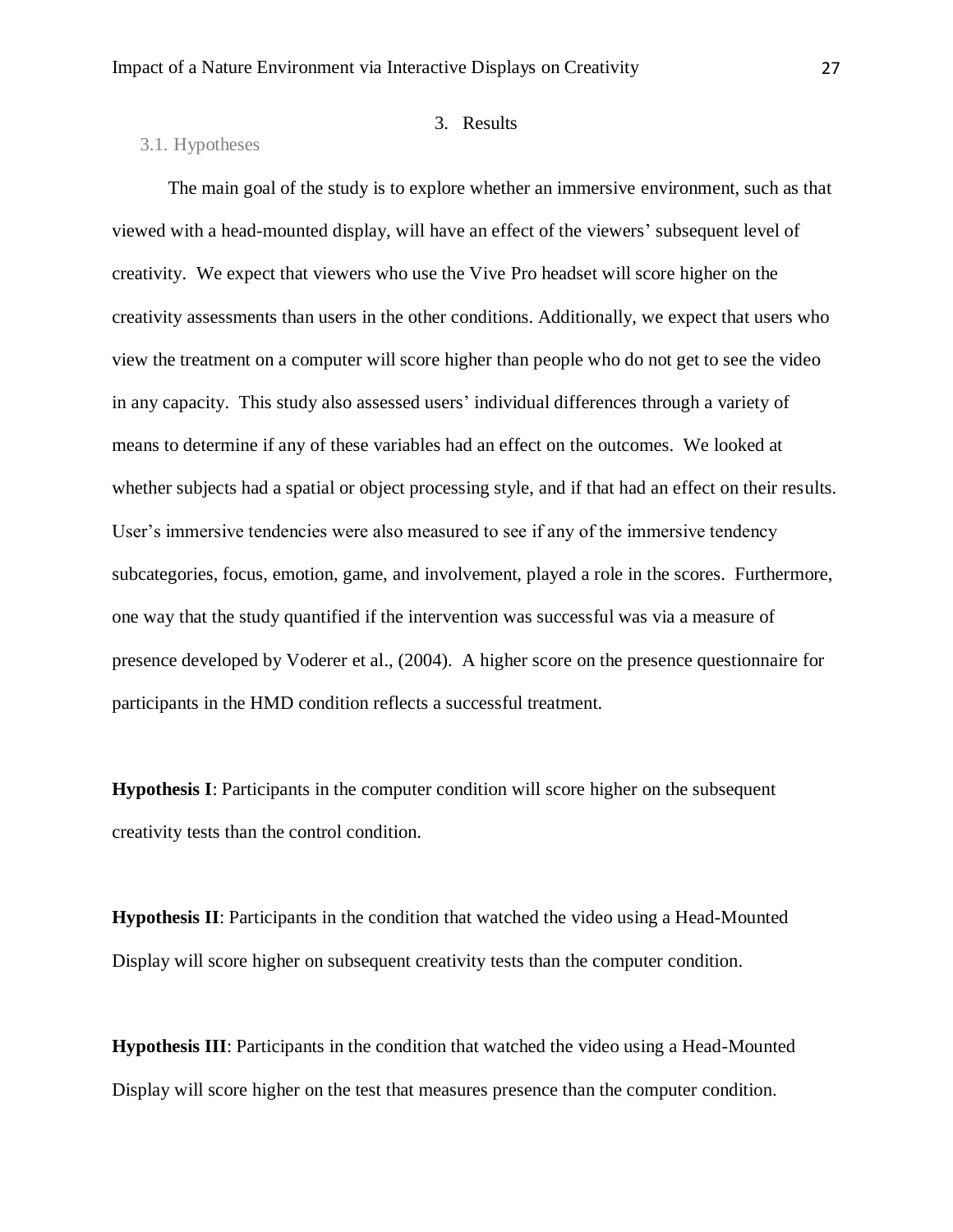3.2. Performance Based on Hypotheses I & II

The primary purpose of the study was to assess if a fully immersive display can lead to positive benefits on the viewers creativity. After completion of the data collection, all scores were tabulated to give every participant a creativity score and questionnaire scores.

Exploration between participants' condition and the performance on the creativity tasks was analyzed using an independent samples t-test. For both hypotheses there was no significant difference in performance on the creativity assessments – hypothesis I:  $t(60)=0.936$ ,  $p = 0.176$ , hypothesis II:  $t(58) = -0.262$ ,  $p = 0.397$ .

These results suggest that with this sample, the display technique and level of immersion did not have a significant effect on the creativity level of the participant.

#### 3.3. Performance Based on Hypothesis III

A further resolve of this research was to find different ways that virtual reality and head mounted displays could potentially benefit those using the technology. The level of presence that users experienced is one way. This construct is important to measure as a significant difference between the computer condition and the head-mounted display condition would illustrate that the intervention was successful in leading participants to feel more immersed in their environment. A finding of no difference would indicate that the treatment, i.e., display modality, did not play a role in affecting user's creativity level, and average group differences could be attributed to natural scatter. In order to assess immersion, or feeling of presence in the shown environment, we used a six-factor presence questionnaire (Voderer et al., 2004). An independent samples t-test was run to assess if there was a difference between the two groups that could have felt presence in an environment – the HMD condition and the computer screen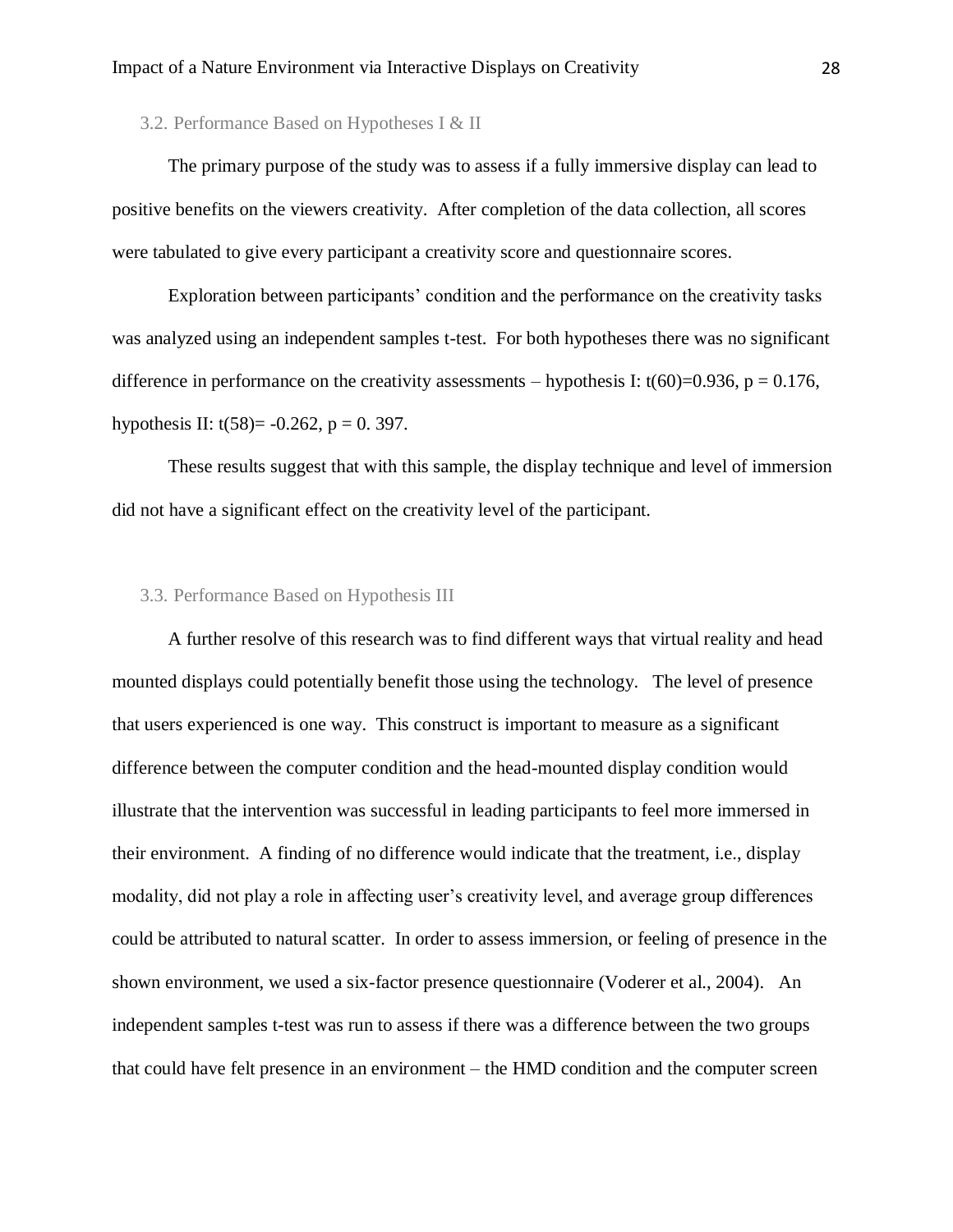condition. In the control condition, the subject was not given a stimulus thus the presence questionnaire was not administered. The test result showed a significant difference between the people who viewed the scene with the head-mounted display and those who simply viewed it on a computer, t(58)=2.34, p=0.023. These results show that there was indeed a greater level of presence felt in the head-mounted display condition.

#### 3.4. Findings Outside of the Hypotheses

#### Immersive Tendencies (ITQ)

Additional analysis looked at whether other assessed variables played a role in how people interacted with the treatment. After totaling each of the factors of the questionnaire, we pivoted to see if any immersive tendency subscales had an effect on presence. A simple linear regression was computed to see if any of the ITQ factors could predict the level of presence felt. A significant relationship was found between the ITQ subscale focus and presence ( $p < 0.05$ ) (see table 3.3.1 below). We assessed if any of them had any direct or indirect effect with the creativity scores by running mediation and moderation tests. None of our tests yielded any significant results.

Table 3.3.1 - Regression (ITQ Factors & Presence)

| <b>ITQ</b> Factor      | <b>B</b> eta | <b>SE</b> |          | p     |
|------------------------|--------------|-----------|----------|-------|
| <b>ITQ</b> Focus       | 0.447        | 0.237     | 2.679    | 0.010 |
| <b>ITQ</b> Involvement | $-0.239$     | 0.244     | $-1.429$ | 0.159 |
| <b>ITQ Emotion</b>     | $-0.065$     | 0.229     | $-0.447$ | 0.657 |
| <b>ITQ</b> Game        | 0.102        | 0.2       | 0.751    | 0.456 |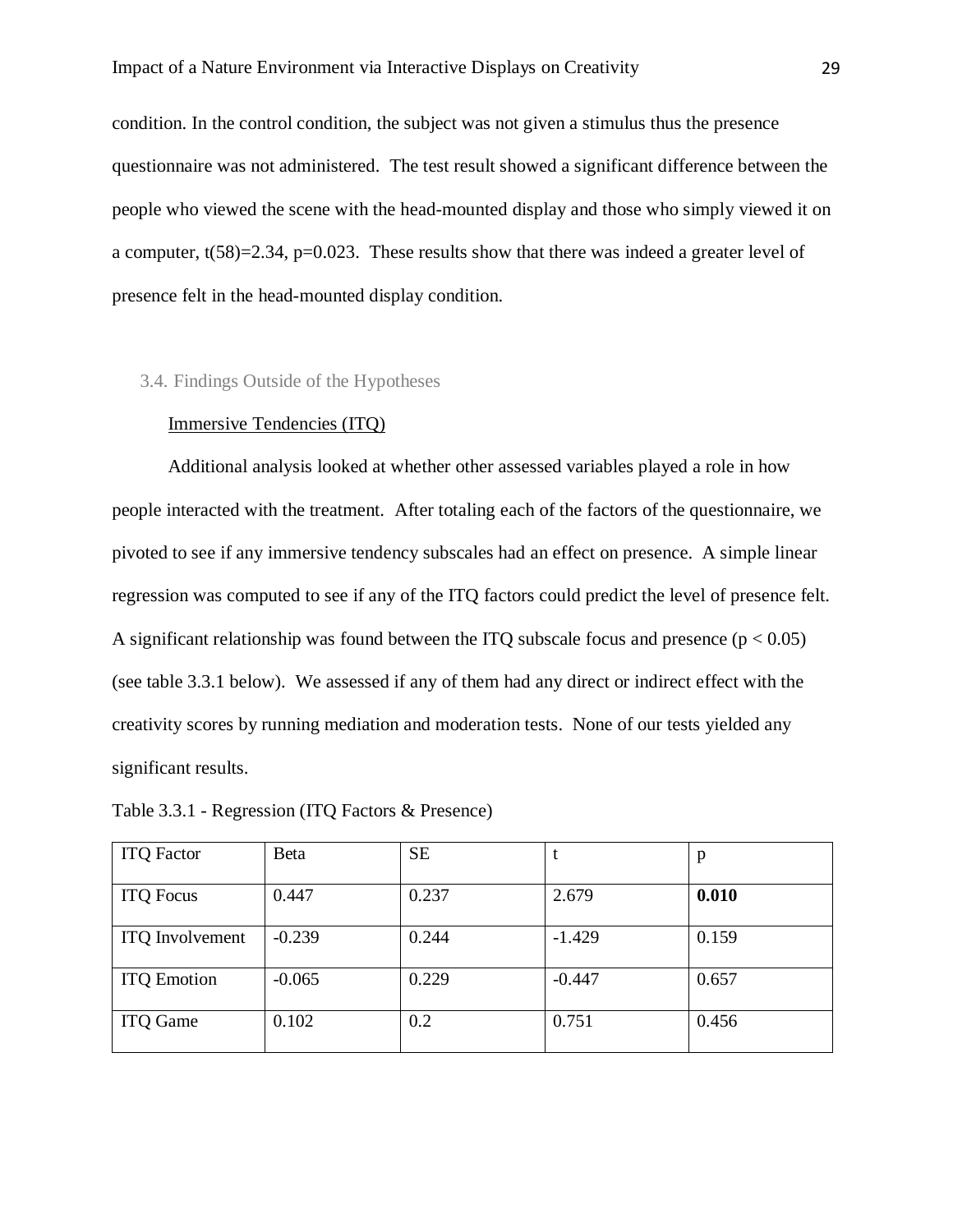# Object – Spatial Imagery Questionnaire

After totaling both of the factors and running a Pearson Correlation, we found that in our sample the responses to the OSIQ there was a highly significant correlation between the two, object and spatial imagery processing styles. While it is known that the two styles are independent (Blanjenkova, 2006) this study found a correlation between them. A factor analysis was performed to find which of the sixteen total items successfully assessed what they were supposed to. There were seven total items kept in the final analysis (see appendix A).

Possible interaction effect between processing style and presence was examined. A simple linear regression was run to see if either object or spatial processing style could predict a change in the level of presence felt. A significant relationship was found between the object processing style and presence  $(p < 0.05)$  (see table 3.3.2 below), but no such result was found with the spatial processing style. There was no significant relationship found between the creativity score and processing styles.

|  |  | Table 3.3.2 - Regression (OSIQ Factors & Presence) |  |
|--|--|----------------------------------------------------|--|
|--|--|----------------------------------------------------|--|

| <b>OSIQ</b> Factor  | Beta    | <b>SE</b> |          |       |
|---------------------|---------|-----------|----------|-------|
| <b>OSIQ Object</b>  | $-.278$ | 0.267     | $-2.113$ | .0390 |
| <b>OSIQ</b> Spatial | 0.0617  | 0.305     | 0.480    | 0.633 |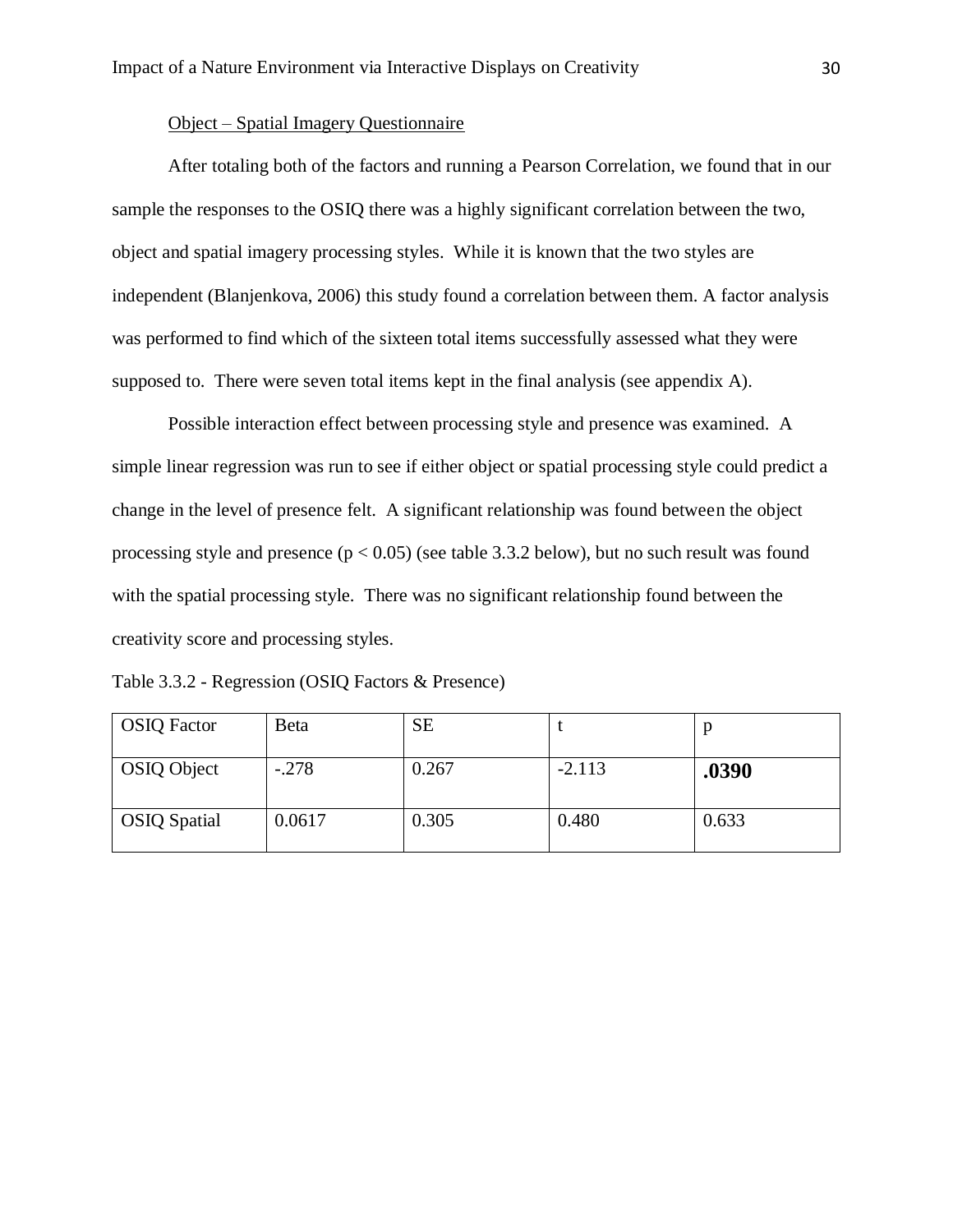# Demographic Information (Age, gender, race, and education level)

There was no relationship found between age and presence, but age had a strong, positive correlation ( $r = .344$ ,  $p = < .01$ ) with the scores on the creativity assessments. Further statistical analysis exploring the possible impact of gender, race, and education level did not yield any interesting or statistically significant results when looking at creativity scores or presence.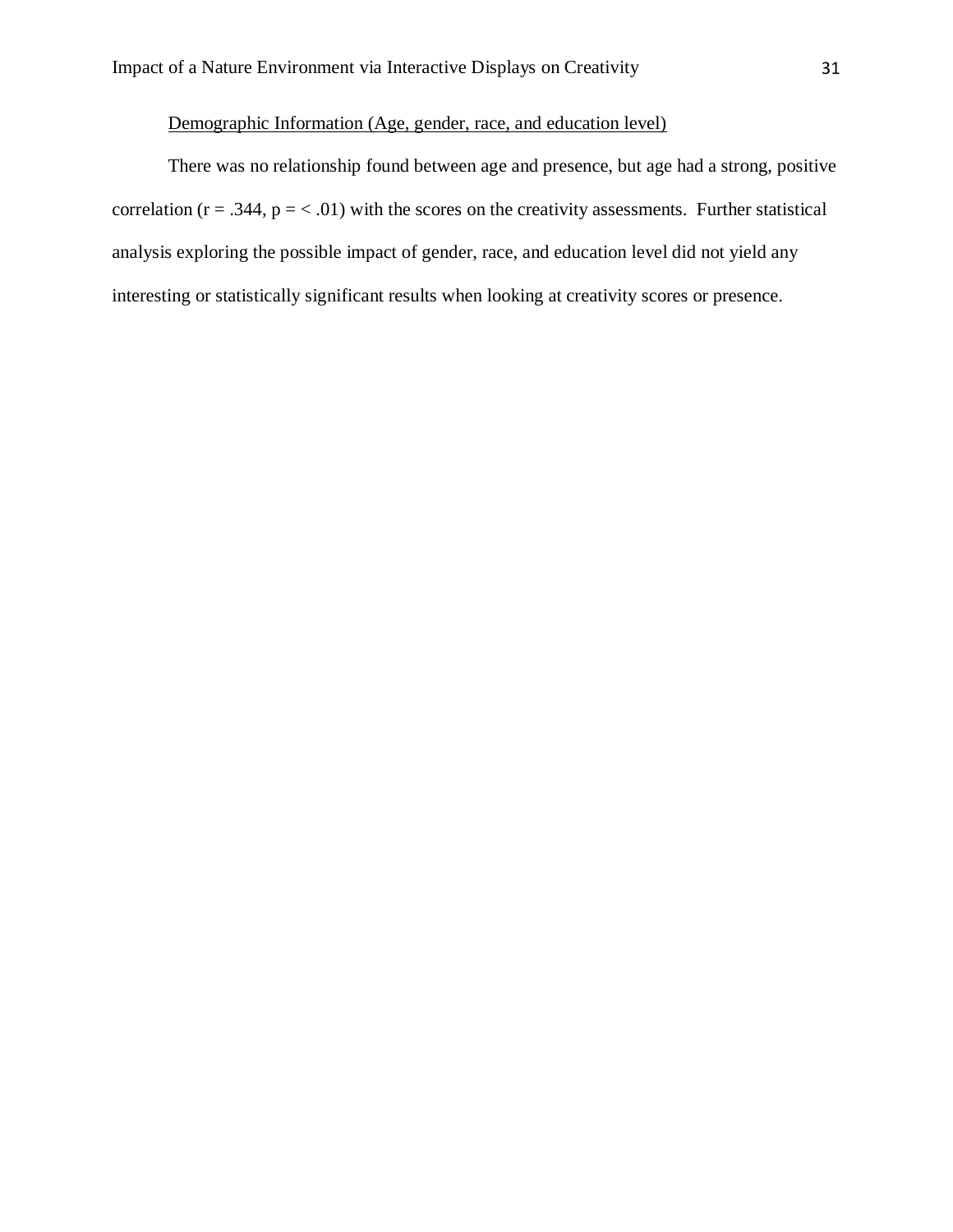# 4. Discussion

# 4.1. Discussion

The primary purpose of the study was to see if being in an immersive environment would lead to an uptick in creativity compared to a non-immersive environment. As this was an exploratory study, utilizing a unique approach, to examine a relatively unexplored area of research, it was not atypical that our study did not yield a hypothesis with a significant result. Unfortunately, we did not see the scores we anticipated at the outset of the study. As a result, we cannot reject either null hypothesis. However, we did uncover some interesting directions for possible future research to investigate. We learned from our study that when subjects experienced a significantly greater level of presence in the immersive environment, our treatment was effective, and subjects noticed a difference between watching a video through a head-mounted display versus watching on a computer screen. However, these differences did not subsequently impact creativity. This relationship is integral to note for future research. With HMDs leading to a measured difference in the amount that a participant identifies with a space, the applications are vast. Users will be able to identify with a space or event to a greater level without having to physically be in that space.

The results revealed some interesting relationships that were not part of our primary hypotheses. First, there was a significant relationship between the immersive tendency subscale focus and presence. Intuitively, this makes a lot of sense. The more that people are paying attention to their surroundings the greater the connection they will feel to the space. No other subscales of the immersive tendencies questionnaire yielded significant results, through the emotion subscale emotion could be promising. We believe that people's emotional state will affect how they receive and comprehend the environment that they are in. These two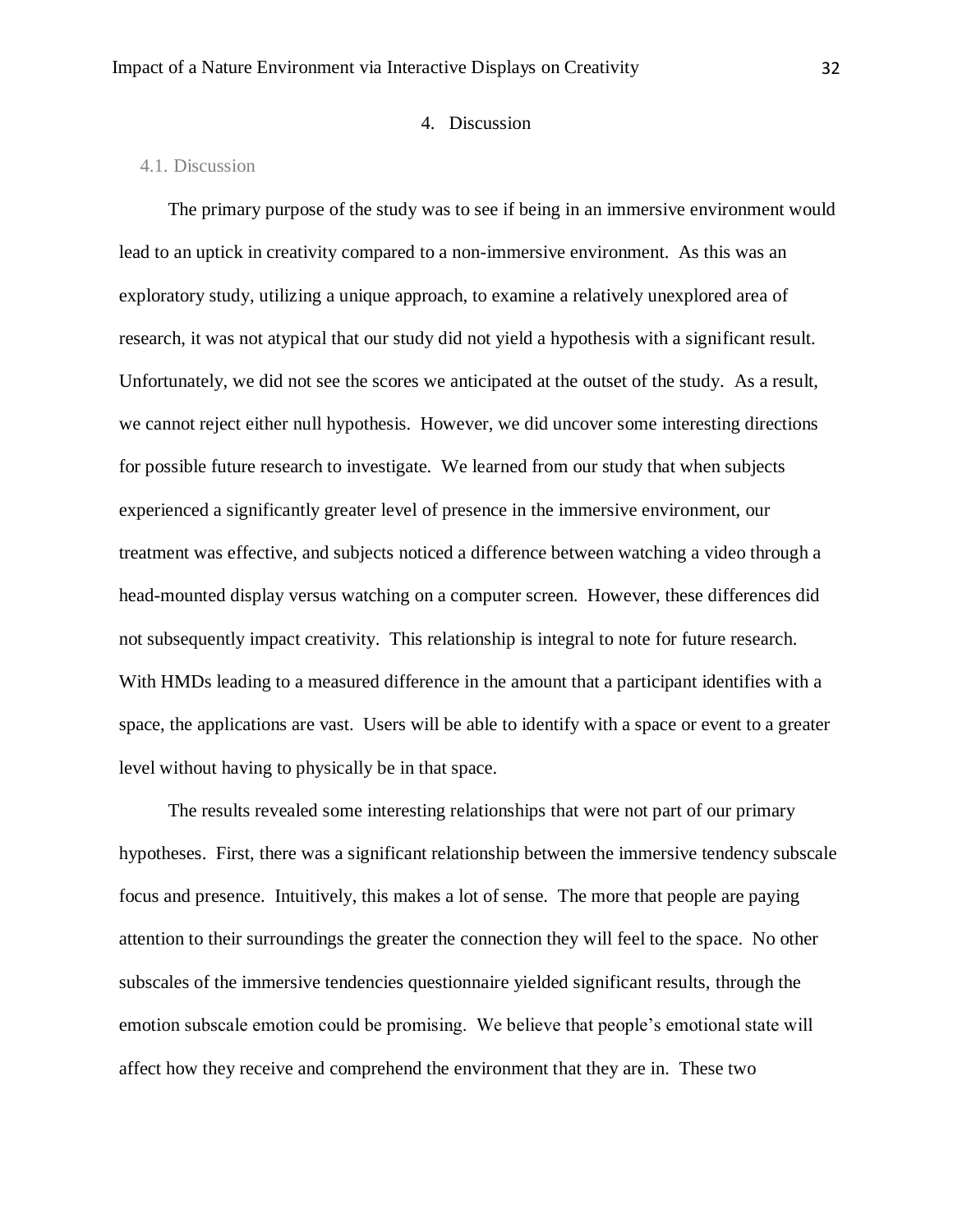relationships are important to track for future research. Cell phones, social media, and other factors are more prevalent now than ever before. These influences also can take away a person's focus from where they are or a task that they are performing. As we learned, that can affect how they connect with their environment. It is important for environments that rely on how people feel about that space, such as Disneyland or Six Flags, to do what they can to ensure patrons are focused for as long as they can be. That, as we found, can lead to a higher level of connection with the environment and therefore, a more enjoyable time

Second, we found a significant relationship between people with an object processing style and presence. While intuitively it makes sense that people who are spatial processors would be more immersable in to an environment, that is not what we found. With our treatment, people who spatially process images would have looked at the relationship of the objects instead of what the things actually were. We found that people with an object imagery processing style were more captive of the environment. This makes sense as females tend to have more of object image processing style (Blajenkova, Kozhevnikov, & Motes, 2006), and our study had 65% female participants. This relationship is intriguing going forward because intuitively it is not what would have been predicted in the outset, but it makes a lot of sense. Object processors rely more on imagery and less on text than spatial processors (Höffler, Koć‐ Januchta, & Leutner, 2017). With a video that was a over five minutes with no written words we understand the importance that images and snapshots in one's mind can play. These mental images that stay with a person can influence the strength of presence felt. It would be interesting to see how a task that requires text and imagery, such as reading a map to get to a destination or an escape room, would play a role in the strength of presence felt by the two processing styles.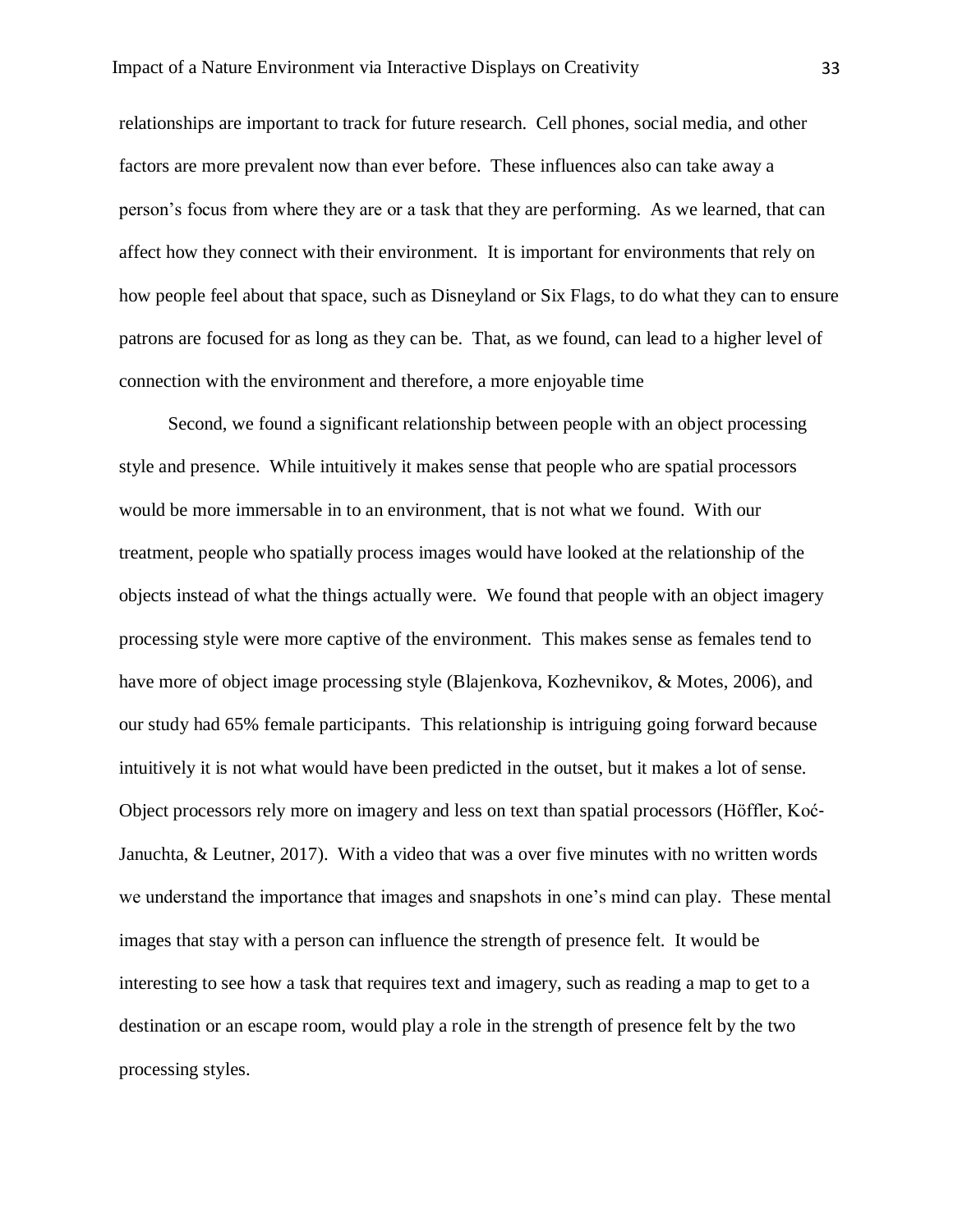We also found a significant relationship between age and creativity. This result was heavily influenced by two high leverage points that were not outliers, and analysis indicated that without these points the result was no longer significant. This, however, is another direction that could merit further exploration, initially to see if these findings are consistent with other studies. With two different types of creativity being assessed in our study, it is interesting to note that older participants scored higher on the combined, aggregate score. Further research could look at a possible relationship between age and the assessment scores, independent of condition. It will be interesting to see if there is a time when divergent and linear thinking peak or if they continue to enhance with age. The implications in a traditional work setting are important to note nonetheless. When offices typically look to people new on the job, the young employee to bring fresh ideas and vigor to a company, instead they should look to people who have been there for a while to see new and innovative ways to solve problems. Ideation could be boosted by producing the proper environment to employees who have paid their dues.

### 4.2 Future Directions

One thing that was not formally evaluated in the study, was participant's previous experience with a head-mounted display. In casually asking subjects of their experience, and not tracking the results, it seemed to the researcher that the majority of people had not used a VR headset more than one to two times. This potentially could lead people to being more distracted by the environment than receiving a positive effect from it. In the future, the level of familiarity with HMDs could be a criterion for participation, to address the potential distraction of using a new technology.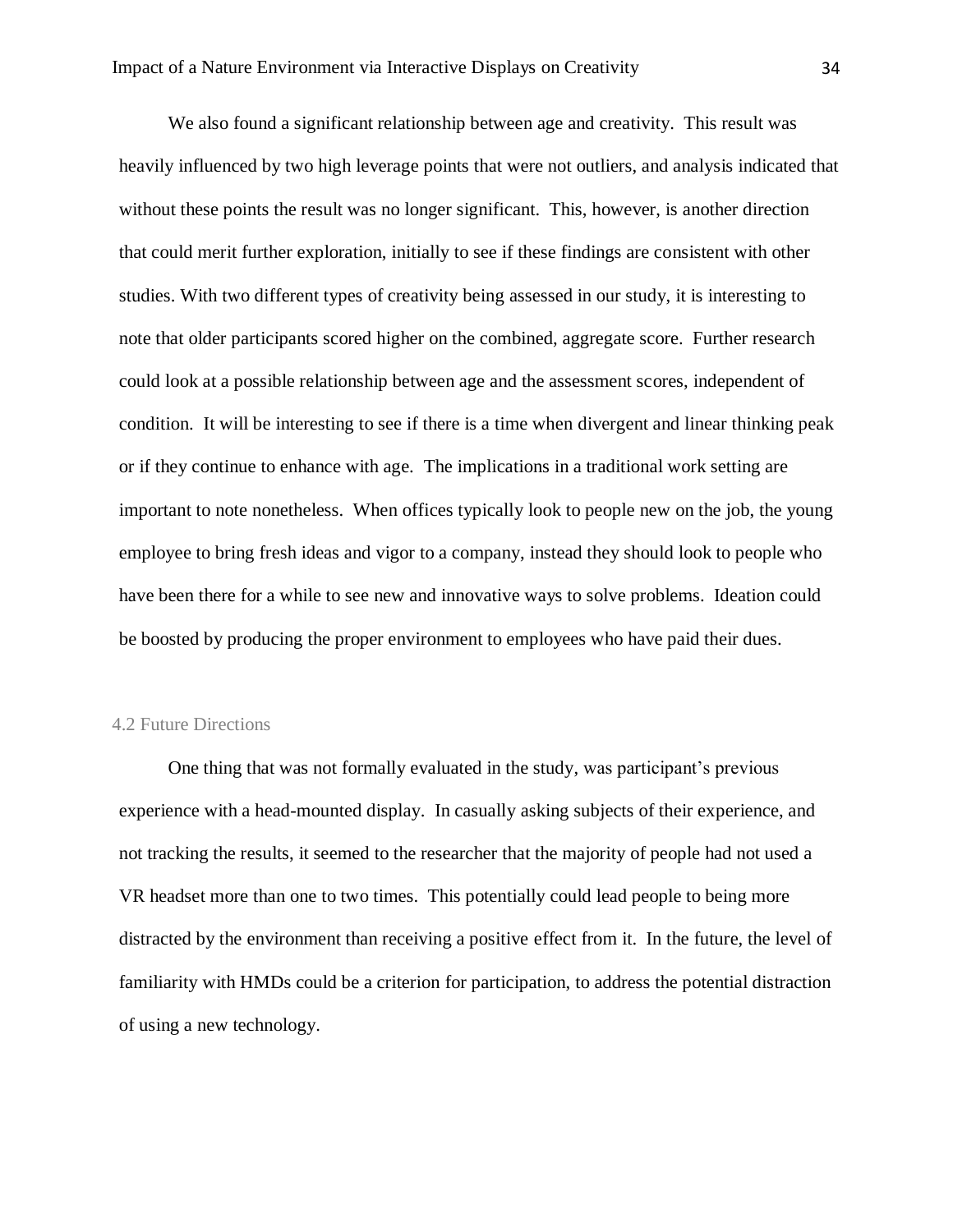Additionally, with presence being significant, future research should look deeper at the characteristics of the relationship and which factors can strengthen or hinder the connection. Future research should look at where the limit is. Can people feel like they attended an event without actually being there? Will someone want to stay at a hotel they were immersed in more so than one they were not? Understanding this connection on a more thorough level will be a key factor to determining how far the applications of this technology can go and what it can achieve.

### 4.3 Limitations

As with any empirical study we had a number of limitations. While 98 people participated in the study, they did not all yield usable results; additionally, the group is fairly homogenous being all college students. With a greater sample size, we would have been able to see if any of the emerging trends were simply a result of our sample or if it is something that merits greater research. Additionally, we employed a between-subjects study design which means that our control group served as the baseline for the average creativity score instead of using a within-subjects design and having a baseline for every individual to see if there was a delta in how they responded.

As mentioned earlier, there may have been an effect from people being new to headmounted display technology. This could have subsequently had an effect on the quality and quantity of the responses that people gave instead of being able to fully engage the treatment.

Lastly, the video we used for the conditions that received a treatment was not a fully closed loop video. This means that while the viewer could change where they were looking within the video, the path the video went on was predetermined. To some people, especially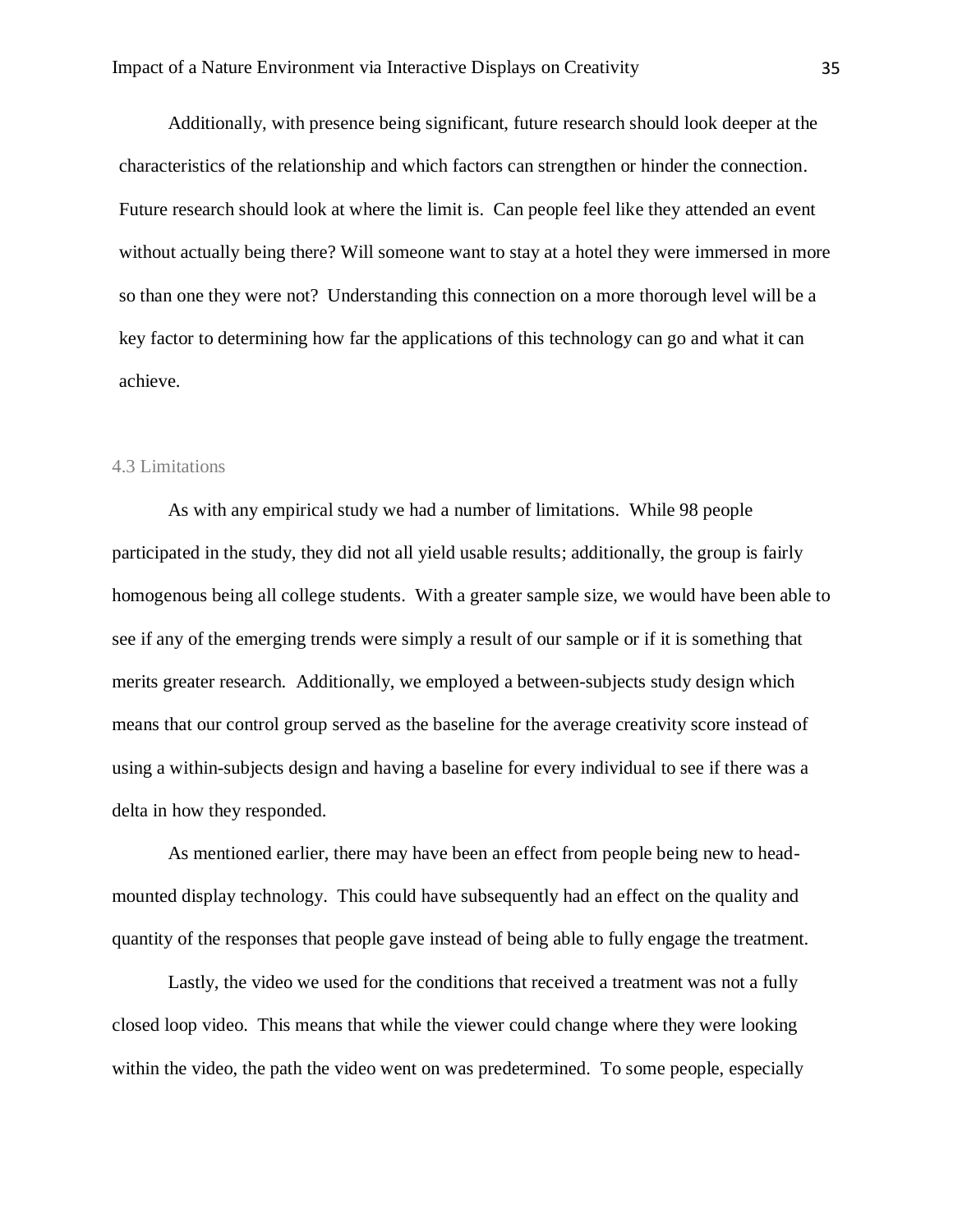people who are sensitive to virtual reality, it can lead to a feeling of discomfort (Field, 2018). If the feeling of discomfort was felt and lingered it could have acted as a distraction while responding to the assessments and questionnaires.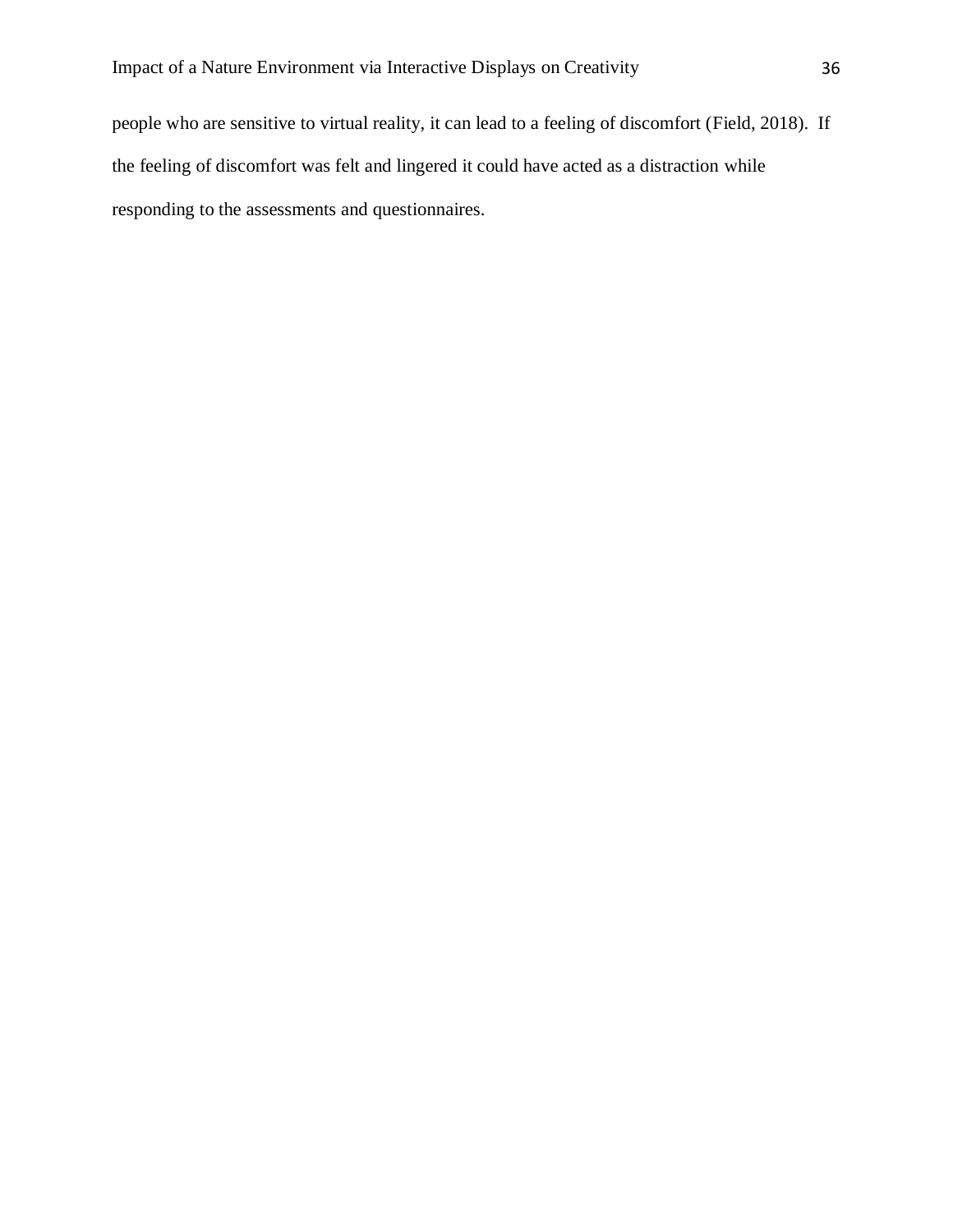# **Appendix A:**

OSIQ (bolded items were kept in final analysis)

O) I have photographic memory.

S) I prefer schematic diagrams and sketches when reading a textbook instead of colorful and pictorial illustrations.

# **S) I was very good in 3-D geometry as a student.**

S) I have excellent abilities in technical graphics.

# **S) Architecture interests me more than painting.**

# **O) I can close my eyes and easily picture a scene that I have experienced.**

S) When thinking about an abstract concept (e.g., 'a building') I imagine an abstract schematic building in my mind or its blueprint rather than a specific concrete building.

S) My images are more like schematic representations for things events rather than like detailed pictures.

S) I can easily sketch a blueprint for a building that I am familiar with.

# **S) In school, I had no problems with geometry.**

O) My visual images are in my head all the time. They are just right there.

O) When reading fiction, I usually form a clear and detailed mental picture of a scene or room that has been described.

**O) When I imagine the face of a friend, I have a perfectly clear and bright image.**

**O) I can easily remember a great deal of visual details that someone else might never notice. For example, I would just automatically take some things in, like what color is a shirt someone wears or what color is a shirt someone wears or what color are his/her shoes.**

# **O) My images are very vivid and photographic.**

O) I remember everything visually. I can recount what people wore to a dinner and I can talk about the way they sat and the way they looked probably in more detail than I would discuss what they said.

Note: Factors with an O in front are object factors and factors with an S in front are spatial factors.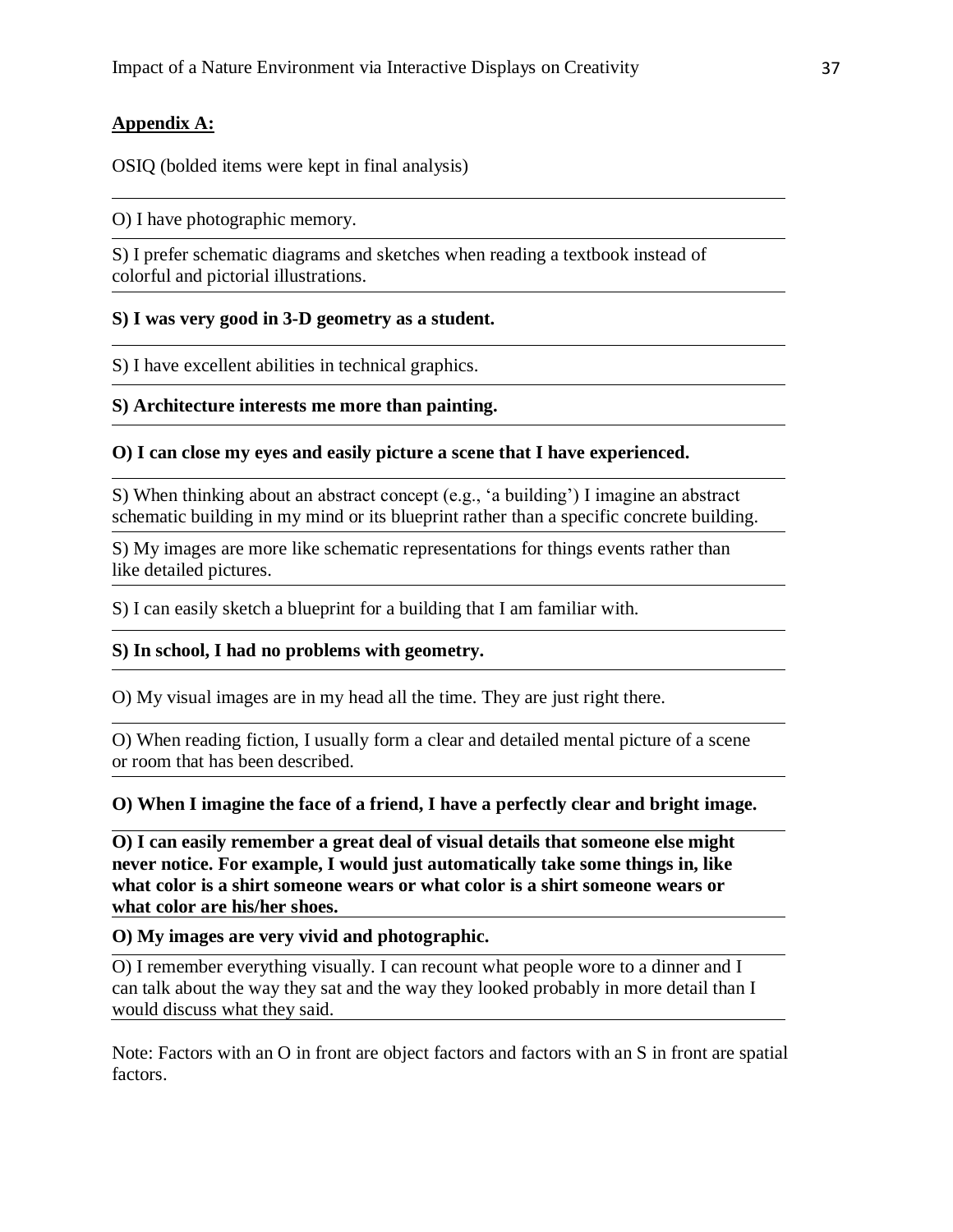# **Resources:**

Amabile, T. M., & Khaire, M. (2008). Creativity and the role of the leader. Harvard Business Review (Oct), 100-109. URL:<http://hbr.org/2008/10/creativity-and-the-role-of-theleader/ar/1>

Ansburg, P. I. (2000). Individual differences in problem solving via insight. Current Psychology, 19(2), 143-146.

Bakker, I., & Theo van, d. V. (2010). The influence of plants on productivity. Facilities, 28(9), 416-439. doi:http://dx.doi.org.proxy.library.cornell.edu/10.1108/02632771011057170

Beeman, M. J., & Bowden, E. M. (2000). The right hemisphere maintains solution-related activation for yet-to-be-solved problems. Memory & cognition, 28(7), 1231-1241.

Berman, M. G., Jonides, J., & Kaplan, S. (2008). The cognitive benefits of interacting with nature. Psychological science, 19(12), 1207-1212

Blajenkova, O., Kozhevnikov, M., & Motes, M. A. (2006). Object-spatial imagery: a new selfreport imagery questionnaire. Applied Cognitive Psychology: The Official Journal of the Society for Applied Research in Memory and Cognition, 20(2), 239-263.

Blazhenkova, O., & Kozhevnikov, M. (2009). The new object‐spatial‐verbal cognitive style model: Theory and measurement. Applied Cognitive Psychology: The Official Journal of the Society for Applied Research in Memory and Cognition, 23(5), 638-663.

Bringslimark, T., Hartig, T., & Patil, G. G. (2007). Psychological benefits of indoor plants in workplaces: Putting experimental results into context. HortScience, 42(3), 581-587. Retrieved from https://search-proquest-com.proxy.library.cornell.edu/docview/47537009?accountid=10267

Bowden, E.M., & Jung-Beeman, M. (2003). Normative data for 144 compound remote associate problems. Behavioral Research Methods, Instrumentation, and Computers, 35, 634-639.

Cates, C. U., Lönn, L., & Gallagher, A. G. (2016). Prospective, randomised and blinded comparison of proficiency-based progression full-physics virtual reality simulator training versus invasive vascular experience for learning carotid artery angiography by very experienced operators. BMJ Simulation and Technology Enhanced Learning, bmjstel-2015.

Chermahini, S. A., Hickendorff, M., & Hommel, B. (2012). Development and validity of a Dutch version of the Remote Associates Task: An item-response theory approach. Thinking Skills and Creativity, 7(3), 177-186.

Dallob, P. I., & Dominowski, R. L. (1993). Erroneous solutions to verbal insight problems: Effects of highlighting critical material. In annual meeting of the Western Psychological Association, Phoenix, AZ.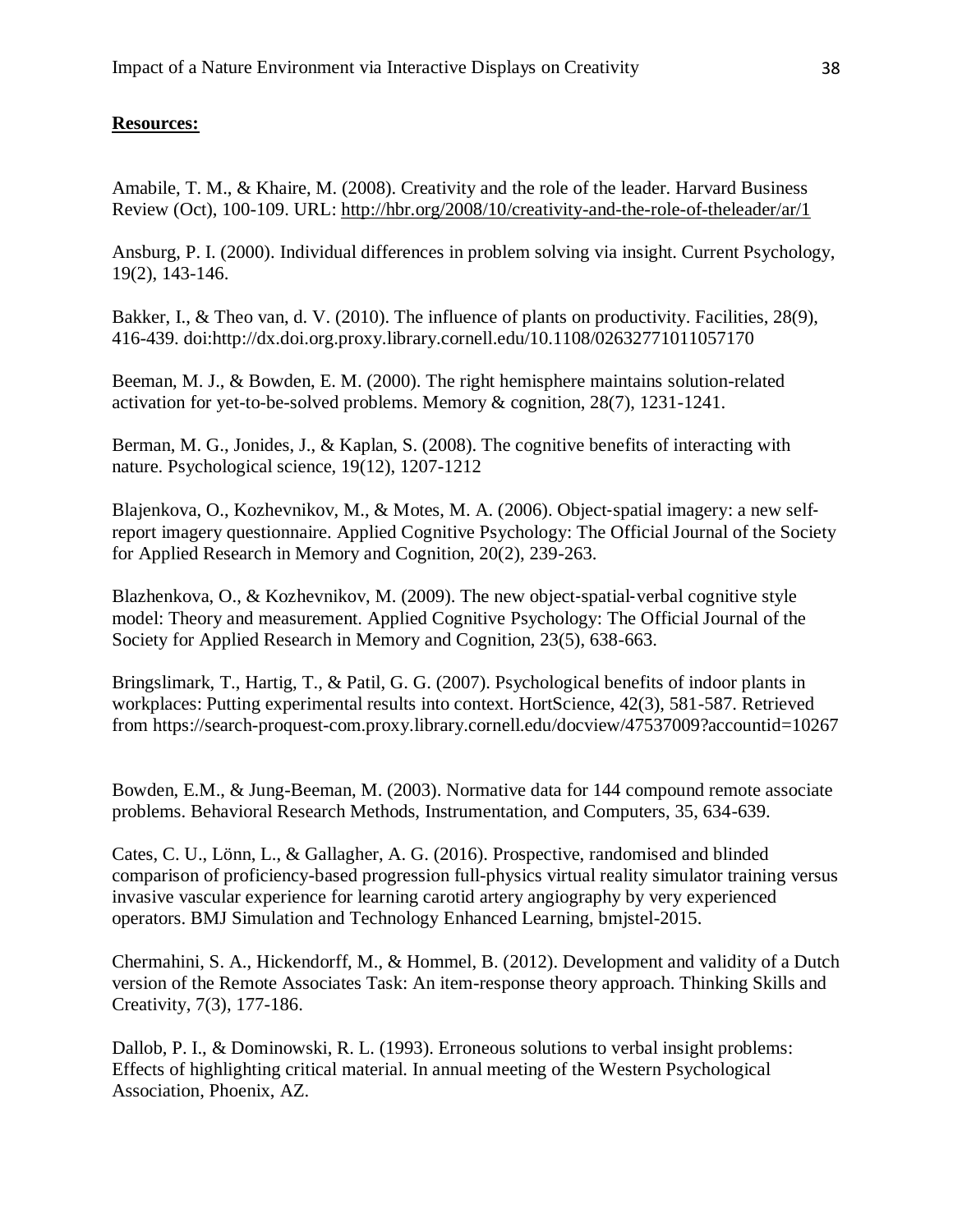Dippo, C., & Kudrowitz, B. (2013). Evaluating the alternative uses test of creativity. 2013 NCUR.

Dorfman, J., Shames, V. A., & Kihlstrom, J. F. (1996). Intuition, incubation, and insight: Implicit cognition in problem solving. Implicit cognition, 257, 296.

Field, D. (2018). PSYCH6420: Virtual Reality Devices[Lecture slides]. School of Human Ecology, Cornell University, Ithaca, New York.

Fontaine, G. (1992). The experience of a sense of presence in intercultural and international encounters. Presence: Teleoperators and Virtual Environments, 1 (4), 482–490

Greenleaf, A. T., Bryant, R. M., & Pollock, J. B. (2014). Nature-based counseling: Integrating the healing benefits of nature into practice. International Journal for the Advancement of Counselling, 36(2), 162-174. doi:http://dx.doi.org.proxy.library.cornell.edu/10.1007/s10447-013- 9198-4

Höffler, T. N., Koć-Januchta, M., & Leutner, D. (2017). More Evidence for Three Types of Cognitive Style: Validating the Object‐Spatial Imagery and Verbal Questionnaire Using Eye Tracking when Learning with Texts and Pictures. Applied cognitive psychology, 31(1), 109-115.

Juliana, A. deOliveira., Thaís, F. G., Jéssica Maria, R. B., Roberta, A. G. T. E., Danilo, S. B., Júlia, M. D., & Angélica, C. A. (2017). Virtual reality in the rehabilitation of the balance in the elderly. Manual Therapy, Posturology & Rehabilitation Journal = Revista Manual Therapy, 15 doi:http://dx.doi.org.proxy.library.cornell.edu/10.17784/mtprehabjournal.2017.15.481

Jones, T., Moore, T., & Choo, J. (2016). The impact of virtual reality on chronic pain. PLoS One, 11(12) doi:http://dx.doi.org.proxy.library.cornell.edu/10.1371/journal.pone.0167523

Jung, T. H., & tom Dieck, M. C. (2017). Augmented reality, virtual reality and 3D printing for the co-creation of value for the visitor experience at cultural heritage places. Journal of Place Management and Development, 10(2), 140-151. Retrieved from https://search-proquestcom.proxy.library.cornell.edu/docview/1904814254?accountid=10267

Kamel, J. A., Nogueira, Martins, C. V., Pessanha, M. B., & de Andrade, M. W. (2017). Creativity and innovation for corporate happiness management. Brazilian Journal of Science and Technology, 4(1), 1-20. doi:http://dx.doi.org.proxy.library.cornell.edu/10.1186/s40552-017- 0038-7

Kaplan, R., & Kaplan, S. (1989). The experience of nature: A psychological perspective. CUP Archive.

Keniger, L. E., Gaston, K. J., Irvine, K. N., & Fuller, R. A. (2013). What are the benefits of interacting with nature? International Journal of Environmental Research and Public Health,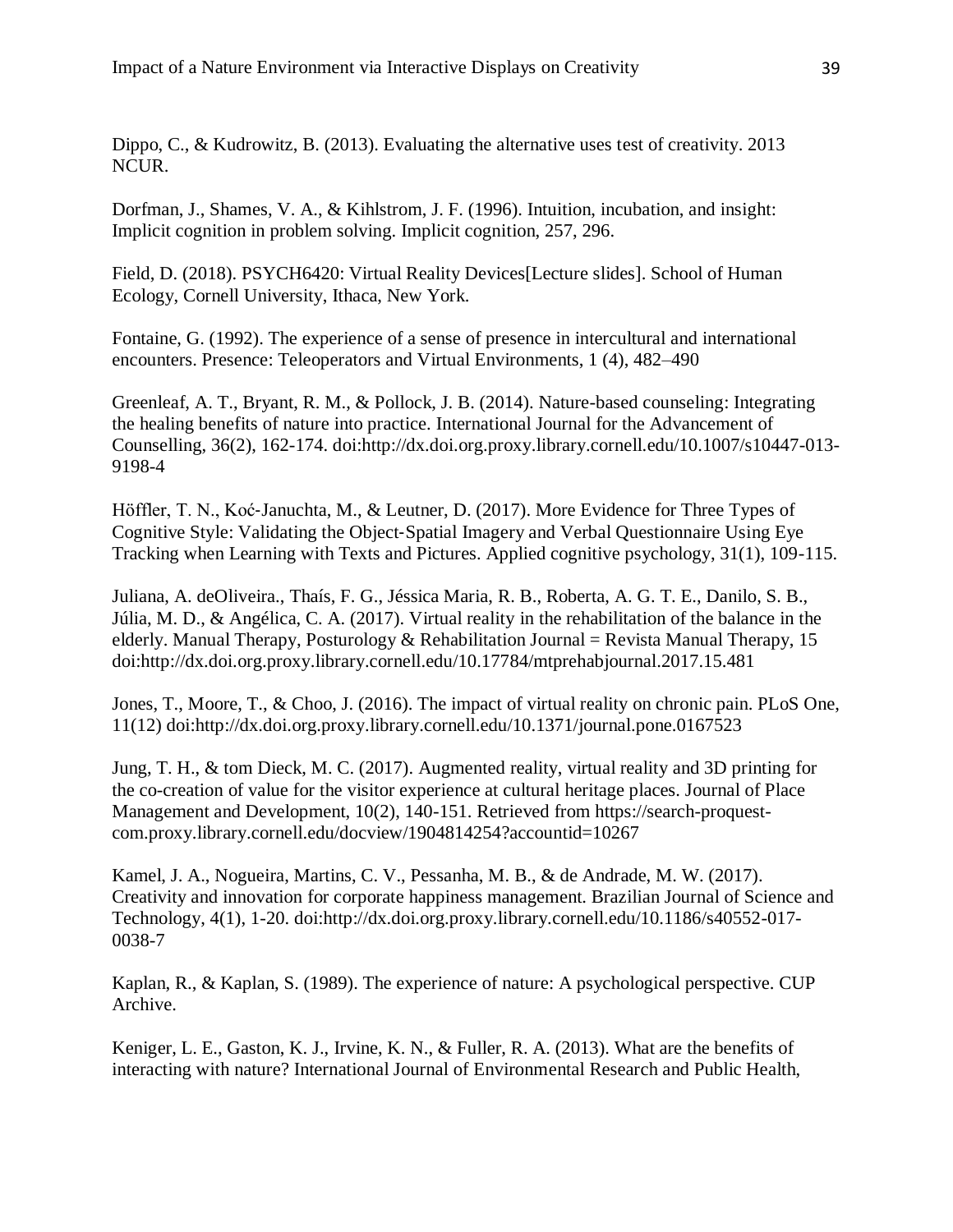10(3), 913-35. Retrieved from https://search-proquestcom.proxy.library.cornell.edu/docview/1354933269?accountid=10267

Koetsier, J. (2018, April 30). VR Needs More Social: 77% of Virtual Reality Users Want More Social Engagement. Retrieved from https://www.forbes.com/sites/johnkoetsier/2018/04/30/virtual-reality-77-of-vr-users-want-moresocial-engagement-67-use-weekly-28-use-daily/

Kraemer, D. J., Rosenberg, L. M., & Thompson-Schill, S. L. (2009). The neural correlates of visual and verbal cognitive styles. Journal of Neuroscience, 29(12), 3792-3798.

Mamizuka, K. (2016). The effects of brain breaks on the academic readiness of third graders Retrieved from https://search-proquestcom.proxy.library.cornell.edu/docview/2100730241?accountid=10267

Mednick, S.A., & Mednick, M.T. (1967). Examiner's manual: Remote Associates Test. Boston: Houghton Mifflin

Mostafa, M. (2005). Factors affecting organisational creativity and innovativeness in egyptian business organisations: An empirical investigation. The Journal of Management Development, 24(1), 7-33. Retrieved from https://search-proquestcom.proxy.library.cornell.edu/docview/216349989?accountid=10267

Nakamura, J., & Csikszentmihalyi, M. (2014). The concept of flow. In Flow and the foundations of positive psychology (pp. 239-263). Springer, Dordrecht.

Nystrom, H. (1990). Organizational innovation. In M. S. West, & J. L. Farr (Eds.), Innovation and creativity at work: Psychological and organizational strategies (pp. 143–162). New York: Wiley.

Patel, H., & Cardinali, R. (1994). Virtual reality technology in business. Management Decision, 32(7), 5. Retrieved from [https://search-proquest](https://search-proquest-com.proxy.library.cornell.edu/docview/212084015?accountid=10267)[com.proxy.library.cornell.edu/docview/212084015?accountid=10267](https://search-proquest-com.proxy.library.cornell.edu/docview/212084015?accountid=10267)

Pope, H. (2018). Chapter 4. user engagement and real-life applications. Library Technology Reports, 54(6), 18-20. Retrieved from https://search-proquestcom.proxy.library.cornell.edu/docview/2099876184?accountid=10267

Pope, H. (2018). Chapter 5. the future of virtual and augmented reality. Library Technology Reports, 54(6), 21-25. Retrieved from https://search-proquestcom.proxy.library.cornell.edu/docview/2099868508?accountid=10267

Price, M. C. (2009). Spatial forms and mental imagery. Cortex, 45(10), 1229-1245.

Runco, M. A., Abdulla, A. M., Paek, S. H., Al-Jasim, F. A., & Alsuwaidi, H. N. (2016). Which test of divergent thinking is best?. Creativity. Theories–Research-Applications, 3(1), 4-18.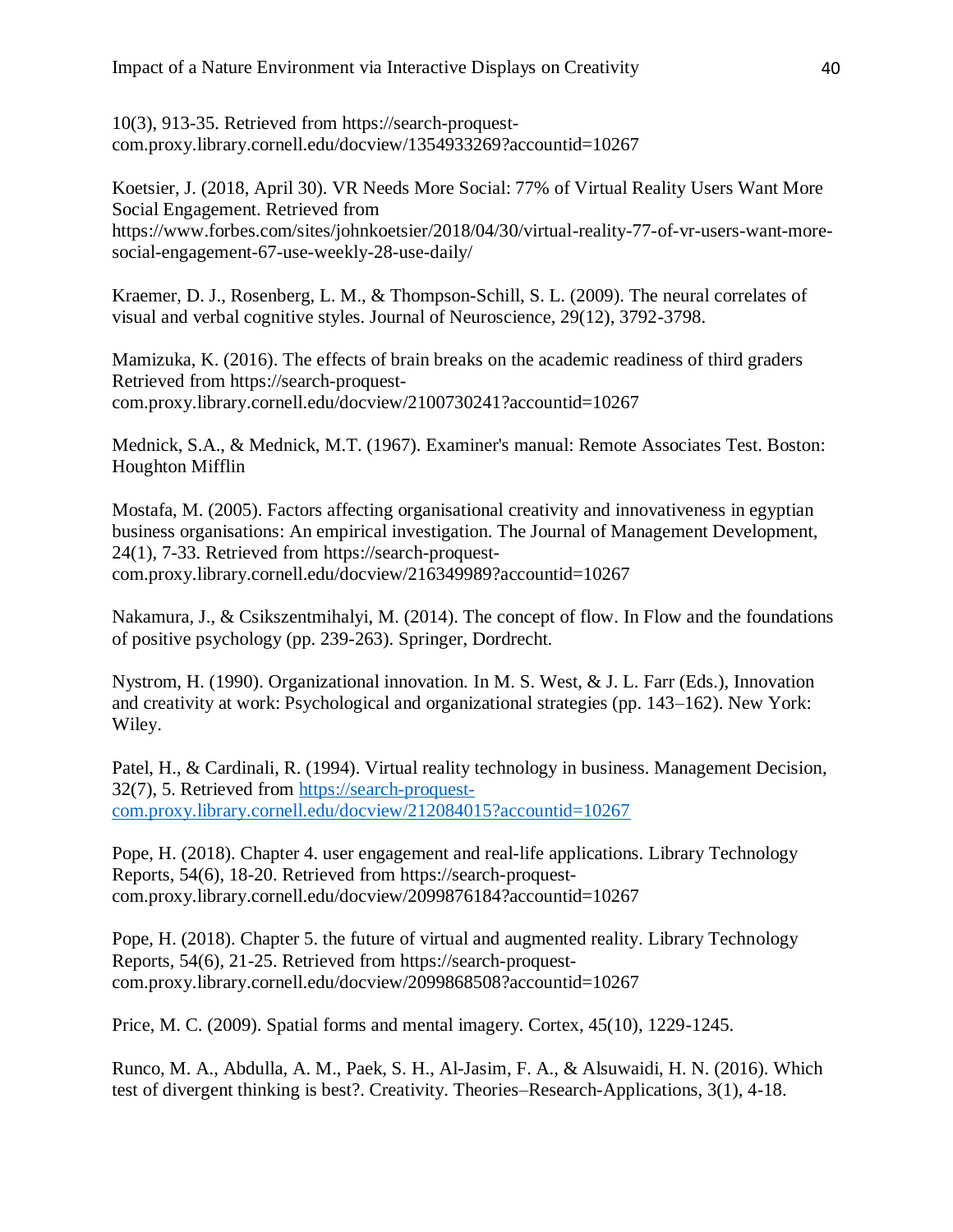Schooler, J. W., & Melcher, J. (1995). The ineffability of insight.

Selnes, F., & Sallis, J. (2003). Promoting relationship learning. Journal of Marketing, 67(3), 80- 95. doi:http://dx.doi.org.proxy.library.cornell.edu/10.1509/jmkg.67.3.80.18656

Smith, S. M., & Blankenship, S. E. (1989). Incubation effects. Bulletin of the Psychonomic Society, 27(4), 311-314.

Laumann, K., Gärling, T., & Stormark, K. M. (2003). Selective attention and heart rate responses to natural and urban environments. Journal of environmental psychology, 23(2), 125-134.

Sutherland, J., Belec, J., Sheikh, A., Chepelev, L., Althobaity, W., Chow, B. J. W., . . . La Russa, D.,J. (2018). Applying modern virtual and augmented reality technologies to medical images and models. Journal of Digital Imaging, , 1-16. doi:http://dx.doi.org.proxy.library.cornell.edu/10.1007/s10278-018-0122-7

Thurston, A. (2015). Education. Retrieved December 22, 2018, from https://www.bu.edu/research/articles/moving-to-improve/

Tyrväinen, L., Ojala, A., Korpela, K., Lanki, T., Tsunetsugu, Y., & Kagawa, T. (2014). The influence of urban green environments on stress relief measures: A field experiment. Journal of Environmental Psychology, 38, 1-9.

VIVE Pro VR SYSTEM. (n.d.). Retrieved from <https://www.vive.com/us/product/vive-pro/>

Vorderer, P, Wirth, W., Gouveia, F. R., Biocca, F., Saari, T., Jäncke, F., Böcking, S., Schramm, H., Gysbers, A., Hartmann, T., Klimmt, C., Laarni, J., Ravaja, N., Sacau, A., Baumgartner, T. & Jäncke, P. (2004). MEC Spatial Presence Questionnaire (MECSPQ): Short Documentation and Instructions for Application. Report to the European Community, Project Presence: MEC (IST-2001-37661). Online. Available from http://www.ijk.hmt-hannover.de/presence.

Wesslen, E. (2011). Stereoscopic 3D and its effects on the perception of immersion (Order No. 1510035). Available from ProQuest Dissertations & Theses Global. (1015630345). Retrieved from https://search-proquest-

com.proxy.library.cornell.edu/docview/1015630345?accountid=10267

Wirth, W., Hartmann, T., Bocking, S., Vorderer, P., Klimmt, C., Schramm, H., . . . Jancke, P. (2007). A process model of the formation of spatial presence experiences. Media Psychology, 9(3), 493-525. doi:http://dx.doi.org.proxy.library.cornell.edu/10.1080/15213260701283079

Witmer, B. G., & Singer, M. J. (1998). Measuring presence in virtual environments: A presence questionnaire. Presence, 7(3), 225-240.